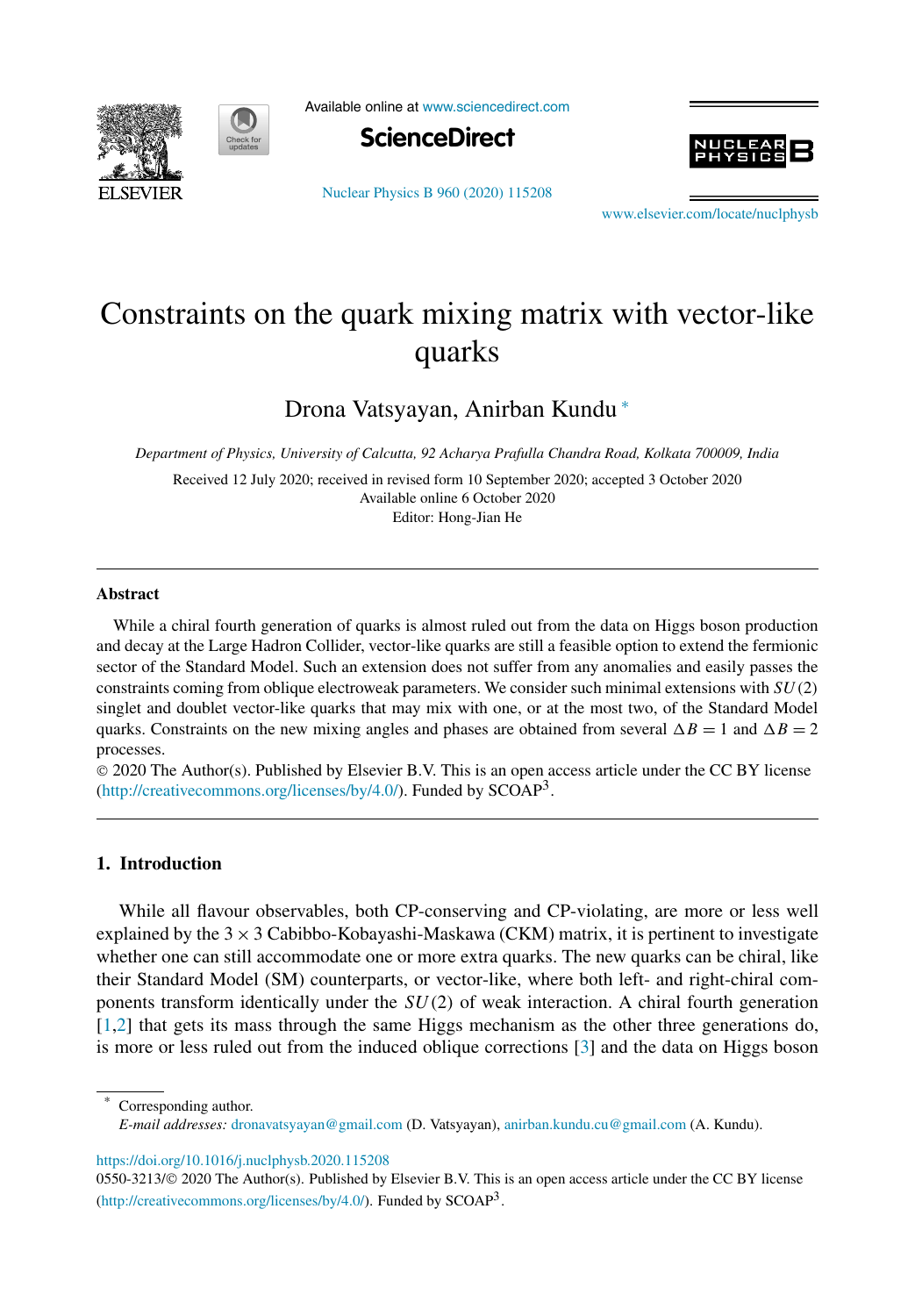production and decay at the Large Hadron Collider (LHC) [4–7], unless the scalar sector of the Standard Model (SM) is extended [8]. However, vector-like quarks (VQ) easily evade such a constraint [9]. Moreover, by construction, inclusion of VQs still keeps the SM free from any gauge or mixed anomalies.

The VQs appear naturally in many extensions of the SM, and their effects and signatures have been thoroughly investigated. An overview of the phenomenology and searches for heavy VQs has been provided in Ref.  $[10]$ . For example, the  $SU(2)$  doublet VQs in the topflavour seesaw models, and their signatures at the LHC, have been discussed in Refs. [11,12], or the role of the VQs in Higgs inflationary scenarios in Ref. [13]. For the study of nonunitarity of the CKM matrix, or the implications of a singlet down-type VQ, and its implications at the LHC, we refer the reader to Refs. [14–17]. The radiative decays of the b-hadrons were discussed in Refs. [18–20], while the role of VQs in  $B_s$  -  $\overline{B_s}$  mixing was investigated in Refs. [21–24], and that in semileptonic and hadronic  $B$ -decays in Ref.  $[25]$ .

In this work, we would be interested to find out how much mixing any new VQ may have with the SM quarks. For simplicity, we consider only one charge  $+\frac{2}{3}$  VQ, called t', and/or only one charge  $-\frac{1}{3}$  VQ, called b'. (Thus, SM gauge singlet VQs, a possible fermionic dark matter candidate, are outside our purview.) In other words, we would like to extend the CKM matrix by a row, or a column, or both, and try to find the bound on the new elements. Such studies have been performed earlier [22,26–29], and we will build on those studies, armed with more precise experimental data. Our main tool will be the loop-mediated  $\Delta B = 1$  ( $b \rightarrow sy$ ,  $B_s \rightarrow \mu^+\mu^-$ ) or  $\Delta B = 2$  ( $B_s - B_s$  mixing) processes, and occasionally, the decay  $Z \rightarrow bb$ . This is one of the reasons why we will not discuss the chiral fourth generation with more scalar fields, as those scalars affect these observables in a nontrivial way. A good example is the radiative  $b$ decay,  $b \rightarrow s\gamma$ , which is affected by the charged scalar loop. Thus, the bounds on the new CKM elements are meaningful only if we have a complete control over the parameters of the scalar potential. As a spin-off, we will also show how anomalous top decays like  $t \to c\gamma$  and  $t \to cZ$ are affected.

If a chiral quark is extremely massive, say of the order of a TeV, the Yukawa coupling will be badly nonperturbative, and no loop calculations are trustworthy [30]. For VQs, one does not face such a problem, as they can have a mass term without symmetry breaking. No such heavy quarks have been observed, so for our analysis, we will keep their masses fixed at 2 TeV. This is just outside the LHC reach; however, in future, only the luminosity of LHC, and not the energy reach, will increase, so anything beyond 2 TeV should remain undiscovered. This increases the importance of such indirect detection studies.

The paper is organised as follows. In Section 2, we provide a short introduction to the VQ models as well as a brief summary of the SM expressions for various loop-mediated observables that are relevant for our study. We also enlist the data that will be used in our analysis. In Section 3, we recast these expressions in the framework of the extended SM with vector-like singlet or doublet quarks. In Section 4, we display our results for each of these models, followed by the summary and conclusion in Section 5.

#### **2. The toolbox**

The charged current Lagrangian in the SM involving the stationary quark fields looks like

$$
\mathcal{L}_{cc} = -\frac{g}{\sqrt{2}} \overline{u}_i V_{ij} \gamma^\mu P_L d_j W_\mu^+ + \text{h.c.}
$$
\n(1)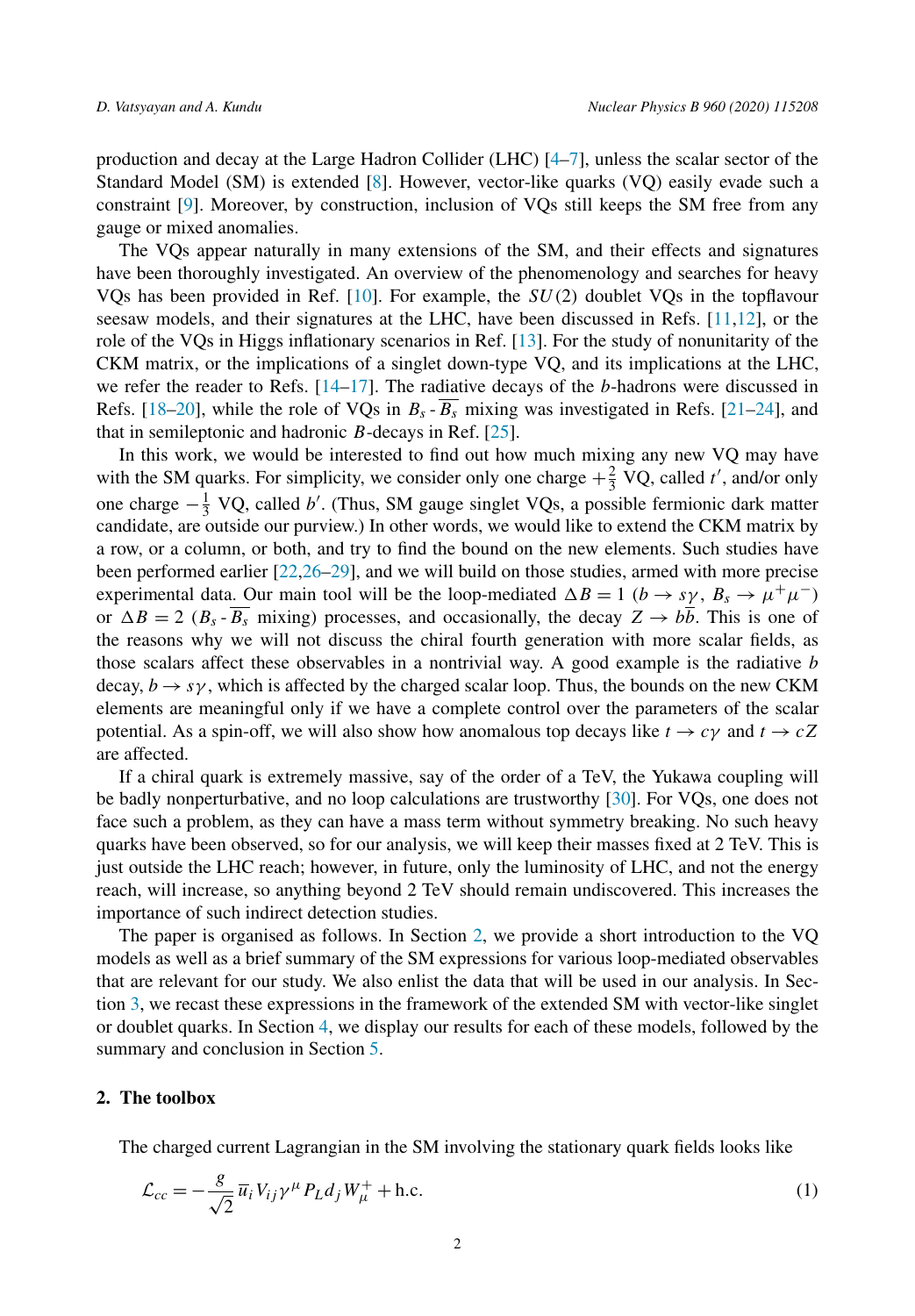| . .       |                       |          |                     |          |                                  |
|-----------|-----------------------|----------|---------------------|----------|----------------------------------|
| Element   | Value                 | Element  | Value               | Element  | Value                            |
| $V_{ud}$  | $0.97370 \pm 0.00014$ | $V_{us}$ | $0.2245 \pm 0.0008$ | $V_{ub}$ | $(3.82 \pm 0.24) \times 10^{-3}$ |
| $V_{c,d}$ | $0.221 \pm 0.004$     | $V_{cs}$ | $0.987 \pm 0.011$   | $V_{cb}$ | $(41.0 \pm 1.4) \times 10^{-3}$  |
|           |                       |          |                     | $V_{th}$ | $1.013 \pm 0.030$                |

Table 1 Magnitudes of the directly measured CKM matrix elements, taken from Ref. [31].

where *i*, *j* = 1, 2, 3 are the generation indices,  $P_L = \frac{1}{2}(1 - \gamma_5)$ , and *V* is the CKM matrix. By construction,  $V$  is unitary, and the magnitudes of seven of the elements, as determined from tree-level processes, are as follows:

The elements  $V_{td}$  and  $V_{ts}$  can only be determined from  $B^0$  -  $\overline{B}^0$  or  $B_s$  -  $\overline{B_s}$  mass difference, or indirectly from the unitarity of the CKM matrix. In our analysis, we will implicitly assume that the seven CKM elements shown in Table 1 are not affected in any significant way by the VQs. In particular, we will strictly assume that the mixing of the VQs with the first generation vanishes, so that processes like K-decays remain unaffected.

### *2.1. Introducing the vector-like quarks*

Let us first introduce a charge  $-\frac{1}{3}$  VQ, b', which is an  $SU(2)$  singlet. The charged current Lagrangian now reads

$$
\mathcal{L}_{cc} = -\frac{g}{\sqrt{2}} \overline{u}_i U_{ij}^\dagger \mathcal{D}_{jk} \gamma^\mu P_L d_k W_\mu^+ + \text{h.c.}
$$
\n(2)

where U and D are the  $3 \times 3$  and  $4 \times 4$  basis transformation matrices. The indices can have the following values: *i*, *j* = 1, 2, 3, and *k* = 1, 2, 3, 4. Hence, the CKM matrix  $V = U^{\dagger}D$  is a  $3 \times 4$  matrix. Obviously, the SM part of V is no longer unitary, and we cannot use the unitarity condition to constrain its elements. The following points immediately become evident:

- Such a  $3 \times 4$  CKM matrix can be parametrized by 9 independent parameters, including 6 real angles and 3 phases. To see this, let us take  $\mathcal{U} = 1$ , the identity matrix, so that V is just the top 3  $\times$  4 block of D. The row unitarity conditions still hold, which gives 9 constraints, and one can remove 6 irrelevant phases through quark phase redefinition. Thus, one is left with  $2 \times 12 - 9 - 6 = 9$  independent parameters.
- The tree-level Z-mediated flavour-changing neutral current (FCNC) processes will be present in the down sector, but not in the up sector. The vertex factor for  $\overline{d}_{iL}d_{jL}Z$  tree-level interaction is

$$
g_{ijL}^Z = \frac{g}{c_W} \left( -\frac{1}{2} + \frac{1}{3} s_W^2 \right) \delta_{ij} + \frac{g}{2c_W} \mathcal{D}_{4i}^* \mathcal{D}_{4j} \,, \tag{3}
$$

while there is no such FCNC for the right-chiral quarks (the situation is exactly the opposite for vector-like doublet quarks). We use the standard abbreviation of  $s_W \equiv \sin \theta_W$ ,  $c_W \equiv$  $\cos \theta_W$ . Such FCNC vertices can have important implications in flavour physics, and we may refer the reader to, *e.g.*, Refs. [32,33], for its effects to the CP asymmetries in the  $B^0$ - $\overline{B}^0$ system.

• Only if we consider the texture where  $U = 1$  and hence  $\mathcal{D}_{3 \times 4} = V$ , the FCNC vertex factor in Eq. (3) can be written as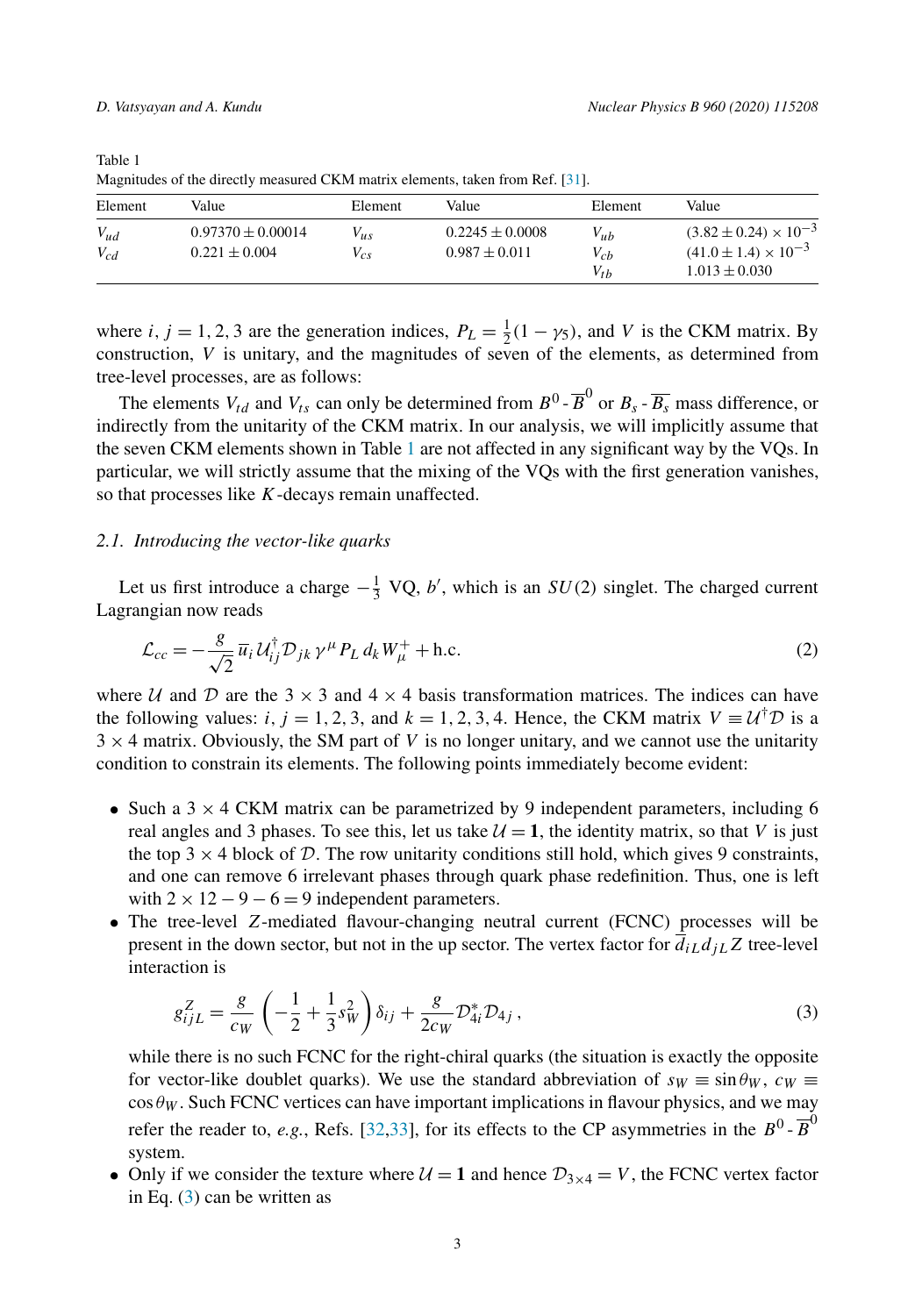$$
g_{ijL}^{Z} \ (i \neq j) = -\frac{g}{2c_W} \left[ V_{ui}^{*} V_{uj} + V_{ci}^{*} V_{cj} + V_{ti}^{*} V_{tj} \right], \tag{4}
$$

which can potentially be most significant for the  $bsZ$  vertex.

• Again, under such assumptions like  $\mathcal{U} = 1$ , the 3  $\times$  4 CKM matrix is a part of the full 4  $\times$  4 D matrix, which is unitary, and we can use the row unitarity conditions as constraints, *e.g.*,

$$
\sum_{i=d,s,b,b'} |V_{ti}|^2 = 1.
$$
\n(5)

Similarly, one can introduce a charge  $+\frac{2}{3}$  singlet VQ, t', for which the CKM matrix V is  $4 \times 3$ . The FCNC will be present only for left-chiral up-type quarks, parametrized by a vertex factor analogous to that in Eq.  $(3)$ ,

$$
g_{ijL}^Z = \frac{g}{c_W} \left( \frac{1}{2} - \frac{2}{3} s_W^2 \right) \delta_{ij} - \frac{g}{2c_W} \mathcal{U}_{4i}^* \mathcal{U}_{4j} \,, \tag{6}
$$

which leads to the tree-level top FCNC decays like  $t \to cZ$ .

We will consider the following simplified models for singlet VQ (not all of them can be constrained from flavour observables):

- 1. **Model VQ-S-D1**: A charge  $-\frac{1}{3}$  VQ b' with  $V_{ub'} = V_{cb'} = 0$ ,  $V_{tb'} \neq 0$ . The structure forbids any tree-level FCNC. However, there will be new one-loop contributions to  $ZWW$  and  $\gamma$  WW vertices, as well as to  $t\bar{t}$  production.<sup>1</sup> As we will show, this model remains essentially unconstrained, except the bound on  $|V_{tb'}|$  coming from unitarity, see Eq. (5).
- 2. **Model VQ-S-D2**: Similar to VQ-S-D1, except that both  $V_{tb'}$  and  $V_{cb'}$  are taken to be nonzero, while  $V_{\mu\nu}$  is kept fixed at zero. One of these two new elements can contain a nontrivial phase. The tree-level bsZ interaction contributes to  $B_s$ - $\overline{B_s}$  mixing,  $b \rightarrow s\gamma$ , and  $B_s \to \mu^+\mu^-$ . There will also be loop-mediated contributions to  $t \to c\gamma$  [34]. To maximise the effects of the VQs, we will take  $U = 1$ , so that the FCNC coupling is given by Eq. (4).
- 3. **Model VQ-S-U1**: A mirror image of VQ-S-D1, with one singlet charge  $+\frac{2}{3}$  quark t', and  $V_{t'd} = V_{t's} = 0$  while  $V_{t'b} \neq 0$ . The CKM matrix is  $4 \times 3$ . The texture affects the triple gauge vertices at one-loop, as well as the decay  $Z \rightarrow b\overline{b}$ . Again, the most significant constraint on  $V_{t'b}$  comes from the column unitarity, analogous to Eq. (5), under possible assumptions about D.
- 4. **Model VQ-S-U2**: Again, similar to VQ-S-U1, but keeping two nonzero mixing elements  $V_{t'b}$ and  $V_{t's}$ . The same observables as for VQ-S-D2 are affected, but there is a major difference. For VQ-S-D2, processes like  $B_s$  -  $\overline{B_s}$  mixing were affected by the tree-level bs Z vertex, while  $t \to c\gamma$  was affected by one-loop processes (with the b' quark running in the loop). For VQ-S-U2, it is just the opposite:  $t \to c\gamma$  is affected by the tree-level  $tcZ$  interaction, while B-physics observables are affected by one-loop processes. For the VQ-S-U type models, we will consider  $U_{3\times 4} = V^{\dagger}$  and  $D = 1$ ; this maximises the FCNC effects.

Next, let us consider a degenerate (so that constraints from oblique parameters [9] are under control) vector-like doublet  $Q = (t' \quad b')^T$ , for which both left- and right-chiral components are in the fundamental representation of weak  $SU(2)$ . Eq. (2) now extends to all the left-chiral quarks, *i.e.*, all the indices *i, j, k* run from 1 to 4. Obviously, there is no tree-level FCNC in

<sup>1</sup> The letters S and D in the model denote that the VQ is singlet and down-type.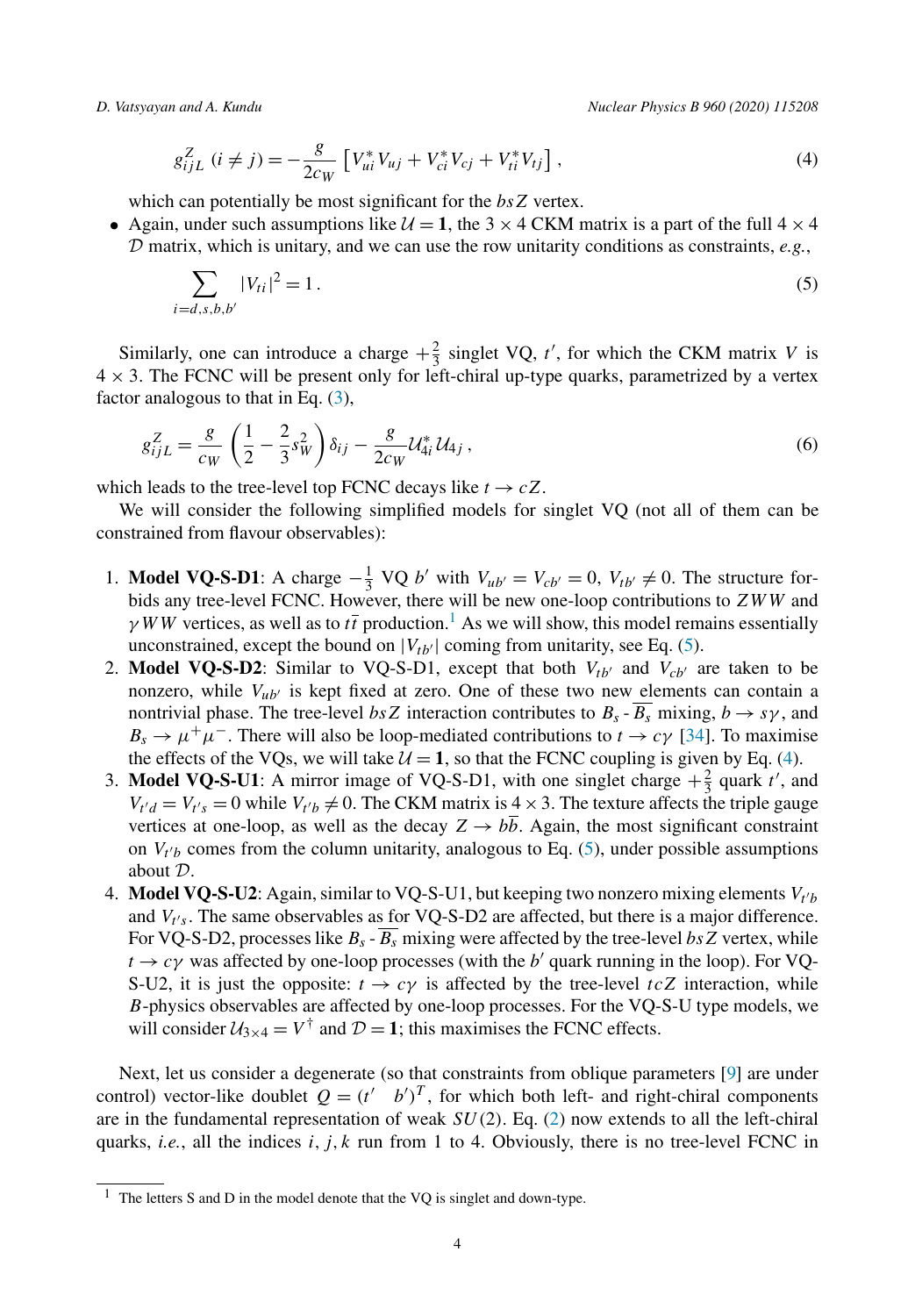the left-chiral sector. In the right-chiral sector, the FCNC vertices, for the up- and down-quark sectors respectively, are

$$
g_{ijR}^{uZ} (i \neq j) = \frac{g}{2c_W} (U_R)_{4i}^* (U_R)_{4j} ,
$$
  
\n
$$
g_{ijR}^{dZ} (i \neq j) = -\frac{g}{2c_W} (D_R)_{4i}^* (D_R)_{4j} ,
$$
\n(7)

where  $U_R$  and  $D_R$  are the basis transformation matrices for the right-chiral up- and down-type quarks respectively. The flavour-conserving vertices are exactly like the SM. As the CKM matrix does not contain any information about  $U_R$  or  $\mathcal{D}_R$  matrices, one may either treat them as free parameters, or just set all the off-diagonal terms to zero (*i.e.*,  $U_R = \mathcal{D}_R = 1$ ).

One may note that the  $4 \times 4$  CKM matrix is unitary, so it may be parametrized by 6 real angles and 3 complex phases. We do not need to know the individual  $\mathcal{D}_L$  or  $\mathcal{U}_L$  matrices, and the analysis is similar to that for a sequential fourth generation [26]. The unitarity constraints can now be invoked, *e.g.*,

$$
|V_{t'b}|^2 = 1 - \sum_{i=u,c,t} |V_{ib}|^2.
$$
 (8)

We will take  $U_R = D_R = 1$ , so that for doublet VQ, we only need to consider the loop-driven processes. Two models will be discussed, namely:

- 1. **Model VQ-D-U2**: Apart from  $V_{t'b'}$ , only two other elements involving a VQ are taken to be nonzero:  $V_{t's}$  and  $V_{t'b}$ . The b' quark decays through a real (if kinematically allowed) or a virtual t'. This texture affects processes like  $B_s - B_s$  mixing,  $b \to s\gamma$ ,  $B_s \to \mu^+\mu^-$ , and  $Z \rightarrow bb$ . Another variant is to take  $V_{t'd} \neq 0$  and  $V_{t's} = 0$ ; all the above processes are, in that case, replaced by their  $s \rightarrow d$  analogues.
- 2. **Model VQ-D-D2**: The nonzero elements are taken to be  $V_{cb'}$  and  $V_{tb'}$ , apart from  $V_{t'b'}$ . Such a choice affects top pair production, and decays like  $t \to c\gamma$ .

One might be wondering about the constraints coming from the oblique parameters. We refer the reader to the comprehensive analysis done in Ref. [9]. This contains the most general case of an arbitrary number of singlet and doublet VQs, as well as the specific cases of a down-type or up-type singlet VQ. It turns out that for small mixing with chiral quarks (at the level that we are considering), all the models fall safely within the allowed regions of the oblique parameters.

Being loop-driven in the SM, the amplitudes for all the processes that we consider can be written in a generic way:

$$
\mathcal{M} = \sum_{i} A_i \mathcal{V}_i \, F_i^{IL}(m) \,,\tag{9}
$$

where *i* runs over all the individual amplitudes, including higher order QCD and electroweak corrections,  $V_i$  is some combination of the CKM elements, and  $F_i^{IL}(m)$  is the relevant Inami-Lim function, which depends on the quark (mostly top) and the gauge boson masses. All the other constants are clubbed in  $A_i$ . For our analysis, we will take only the leading order effects coming from the VQs and try to find out the allowed region of the CKM elements vis-à-vis the VQ couplings.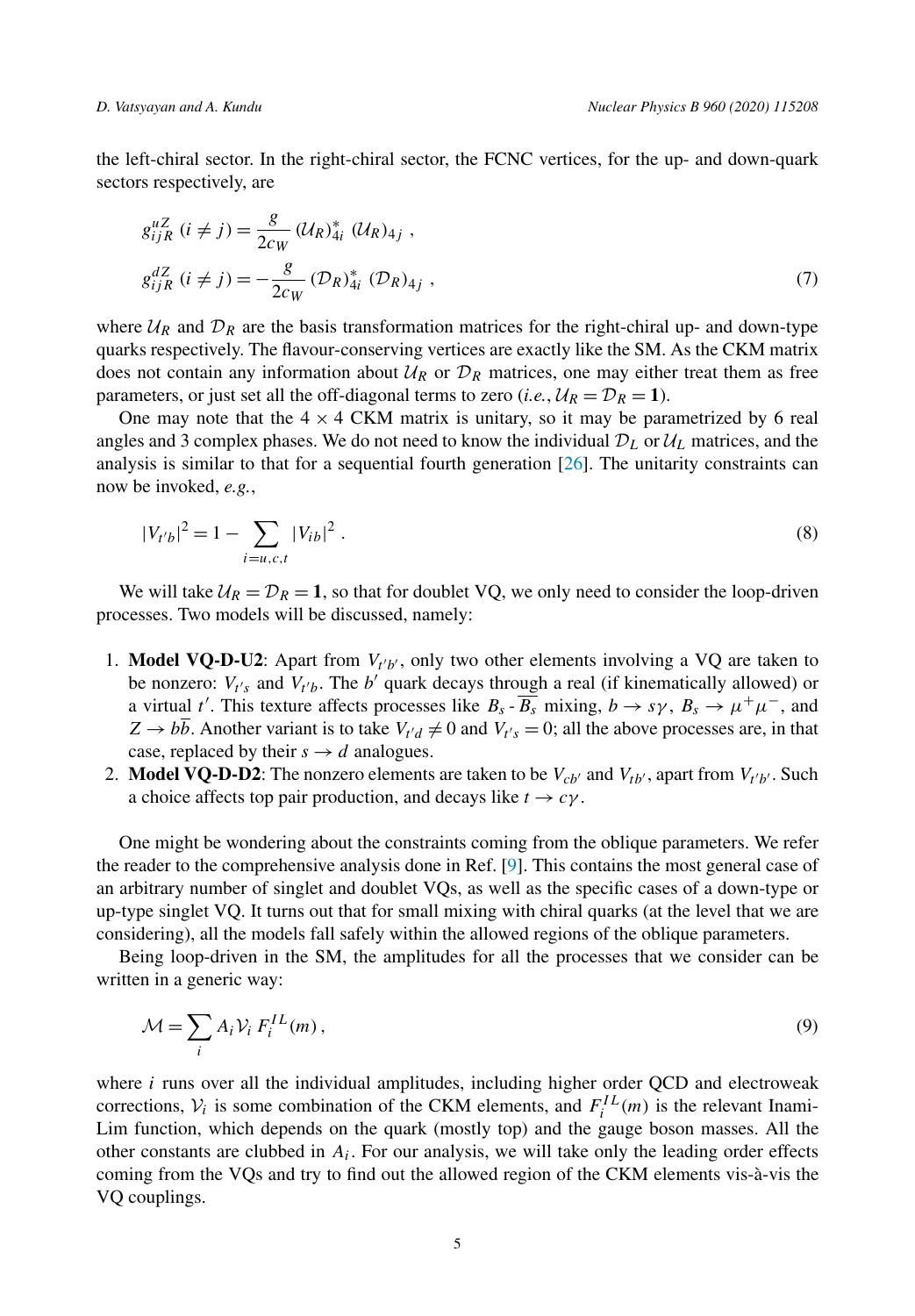Values of the parameters required for determination of  $|V_{ts}|$ . The error bars are at  $2\sigma$  [31].

| Parameter                               | Value                                        | Parameter    | Value                                    |
|-----------------------------------------|----------------------------------------------|--------------|------------------------------------------|
| $G_F$                                   | $1.1663787 \times 10^{-5}$ GeV <sup>-2</sup> | $\eta_B$     | $0.55 \pm 0.02$                          |
| $M_W$                                   | $80.379 \pm 0.024$ GeV                       | $m_t$        | $172.4 \pm 1.4$ GeV                      |
| $\frac{M_{B_s}}{\sqrt{B_{B_s}}F_{B_s}}$ | 5366.88 $\pm$ 0.28 MeV<br>$274 + 16$ MeV     | $\Delta M_s$ | $(1.1683 \pm 0.0026) \times 10^{-8}$ MeV |

## 2.2.  $\Delta B = 2$  *processes:*  $B_q$  -  $B_q$  *mixing*

The mass difference  $\Delta M_q$  ( $q = d, s$ ) for the  $B_q$  -  $B_q$  system is given by

$$
\Delta M_q = \frac{G_F^2}{6\pi^2} \left| V_{tq} V_{tb}^* \right|^2 \eta_B M_{B_q} (B_{B_q} F_{B_q}^2) M_W^2 S_0(x_t) \,, \tag{10}
$$

where  $x_t = m_t^2/M_W^2$ , and the Inami-Lim function is

$$
S_0(x_t) = \frac{4x_t - 11x_t^2 + x_t^3}{4(1 - x_t)^2} - \frac{3x_t^2 \log x_t}{2(1 - x_t)^3},
$$
\n(11)

where we neglect the charm- and up-quark contributions. We will focus only on the  $q = s$  case. All other relevant quantities are shown in Table 2.

This leads to

$$
x_t = 4.60 \pm 0.04, \quad S_0(x_t) = 2.52 \pm 0.21,
$$
  

$$
\Delta M_s = (8.3 \pm 0.9) \times 10^{-6} \text{ MeV} \times |V_{ts}|^2
$$
 (12)

The phase coming from the mixing in the  $B_s - \overline{B_s}$  system is given by

$$
M_{12}^s = \frac{1}{2} \Delta M_s \exp(-2i\beta_s),\tag{13}
$$

where  $M_{12}^s$  is the absorptive part of the (12)-element of the Hamiltonian matrix, and the phase comes from  $V_{ts}^2$ , whose value is found to be [31]

$$
\beta_s = (1.1 \pm 1.6) \times 10^{-2} \,. \tag{14}
$$

2.3.  $\Delta B = 1$  *processes* 

2.3.1.  $b \rightarrow s\gamma$ 

The radiative decay  $b \rightarrow s\gamma$  has a branching ratio of [35]

$$
Br(b \to s\gamma) = (3.32 \pm 0.15) \times 10^{-4}, \quad E_{\gamma} > 1.6 \text{ GeV}
$$
 (15)

with a corresponding SM prediction of  $[36,37]^2$ 

$$
Br(b \to s\gamma)_{SM} = (3.36 \pm 0.23) \times 10^{-4}, \quad E_{\gamma} > 1.6 \text{ GeV}. \tag{16}
$$

To reduce the theoretical uncertainties, one generally uses the ratio of the decay rates:

<sup>&</sup>lt;sup>2</sup> The SM uncertainties may have been underestimated by about a factor of two, which provides more room for VOs and/or any other new physics [38].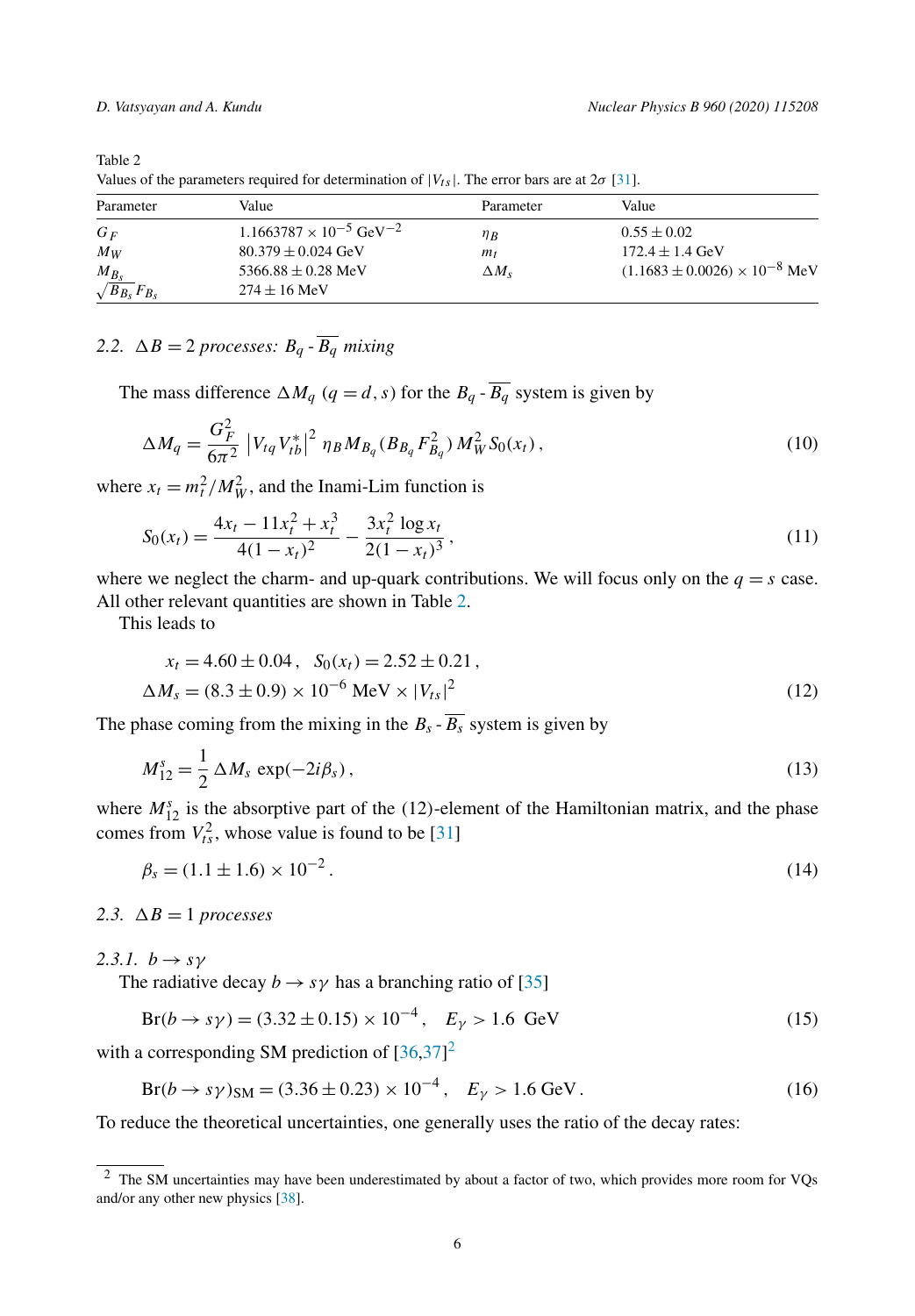Values of different parameters required for evaluating  $\Delta B = 1$  processes taken from Ref. [31], and  $F_{B_s}$  from Ref. [40].

| Parameter           | Value      | Parameter      | Value               |
|---------------------|------------|----------------|---------------------|
| $\alpha(M_Z)$       | 1/129      | m <sub>b</sub> | $4.18 \text{ GeV}$  |
| $\alpha_{s}(M_{Z})$ | 0.1179     | $M_{Z}$        | 91.1876 GeV         |
| $s_W^2$             | 0.231      | $m_{\mu}$      | 105.6584 MeV        |
| $\tau_{B_{sH}}$     | $1.620$ ps | $F_{B_s}$      | $230.3 \pm 1.3$ MeV |

$$
R \equiv \frac{\Gamma(B \to X_s \gamma)}{\Gamma(B \to X_c e \overline{\nu}_e)} \simeq \frac{\Gamma(b \to s \gamma)}{\Gamma(b \to c e \overline{\nu}_e)}.
$$
\n(17)

At leading logarithmic order, the ratio can be written as

$$
R = \frac{|V_{ts}^* V_{tb}|^2}{|V_{cb}|^2} \frac{6\alpha}{\pi f(z)} \left| C_{7\gamma}^{(0)eff}(\mu) \right|^2, \tag{18}
$$

where

$$
f(z) = 1 - 8z^2 - 8z^6 - z^8 - 24z^4 \ln z; \quad z = \frac{m_c}{m_b}
$$
 (19)

is the phase space factor in semileptonic *b*-decays. The effective Wilson coefficient  $C_{7v}^{(0)eff}$  $\frac{7\gamma}{7\gamma}$  ( $\mu$ ) is given by [39]

$$
C_{7\gamma}^{(0)\text{eff}}(\mu) = \eta^{16/23} C_{7\gamma}^{(0)}(M_W) + \frac{8}{3} \left( \eta^{14/23} - \eta^{16/23} \right) C_{8G}^{(0)}(M_W) + C_2^{(0)}(M_W) \sum_{i=1}^{8} h_i \eta^{a_i},\tag{20}
$$

where

$$
\eta = \frac{\alpha_s(M_W)}{\alpha_s(\mu)}\,. \tag{21}
$$

The values of  $C_2^{(0)}$  $2^{(0)}(M_W) \sim 1$ ,  $a_i$  and  $h_i$  can be found in Ref. [39].  $C_{7\gamma}^{(0)}$  $^{(0)}_{7\gamma}(M_W)$  and  $C_{8G}^{(0)}$  $^{(0)}_{8G}(M_W)$ are expressed in terms of the Inami-Lim functions  $D'_0(x_t)$  and  $E'_0(x_t)$  respectively with  $x_t =$  $m_t^2/M_W^2$ :

$$
C_{7\gamma}^{(0)}(M_W) = -\frac{1}{2}D_0'(x_t) \equiv \frac{3x_t^3 - 2x_t^2}{4(x_t - 1)^4} \log x_t + \frac{-8x_t^3 - 5x_t^2 + 7x_t}{24(x_t - 1)^3}
$$
(22)

$$
C_{8G}^{(0)}(M_W) = -\frac{1}{2}E'_0(x_t) \equiv \frac{-3x_t^2}{4(x_t - 1)^4} \log x_t + \frac{-x_t^3 + 5x_t^2 + 2x_t}{8(x_t - 1)^3}
$$
(23)

The other parameters entering in Eq. (20) are given in Table 3. A similar analysis follows for  $b \rightarrow d\gamma$ , with the suitable replacement of  $s \rightarrow d$ .

2.3.2.  $B_s \to \mu^+ \mu^-$ The branching ratio for  $B_s \to \mu^+ \mu^-$  is [31]

$$
Br(B_s \to \mu^+ \mu^-) = (3.0 \pm 0.4) \times 10^{-9},\tag{24}
$$

whereas the SM prediction is [41,42]

$$
Br(B_s \to \mu^+ \mu^-)_{SM} = (3.65 \pm 0.23) \times 10^{-9}.
$$
 (25)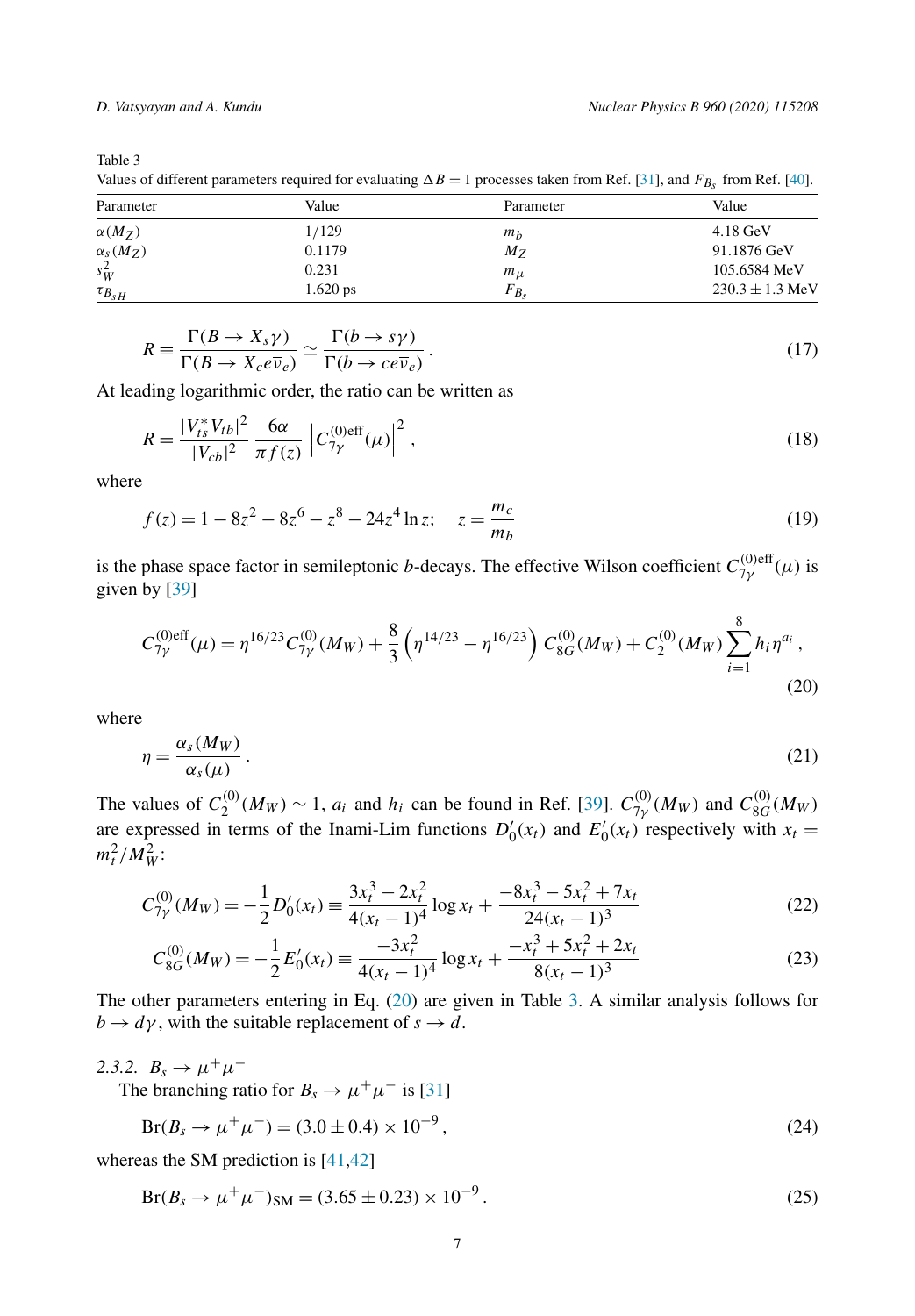The expression for the branching ratio is given by

$$
Br(B_s \to \mu^+ \mu^-) = \tau_{B_{sH}} \frac{G_F^2}{\pi} \left(\frac{\alpha}{2\pi s_W^2}\right)^2 F_{B_s}^2 m_\mu^2 M_{B_s} \sqrt{1 - 4 \frac{m_\mu^2}{M_{B_s}^2}} |V_{tb}^* V_{ts}|^2 |C_A(\mu_b)|^2,
$$
\n(26)

where  $\tau_{B,H}$  is the lifetime of the heavier  $B_s$  eigenstate.<sup>3</sup> The Wilson coefficient  $C_A$ , evaluated at the regularisation scale  $\mu_b$ , gets contribution from both W-mediated box and Z-mediated penguin amplitudes:

$$
C_A = C_{A,W} + C_{A,Z},\tag{27}
$$

and each of the  $C_A$ s can be written as

$$
C_{A,W(Z)} = \sum_{n=0}^{\infty} C_{A,W(Z)}^{(n)} \left(\frac{\alpha_s}{4\pi}\right)^n,
$$
\n(28)

indicating the leading order (LO) terms and the higher-order QCD corrections; results up to  $n = 2$ can be found in Ref. [42]. The LO contribution is given by the Inami-Lim function

$$
C_A^{(0)} = \frac{x_t}{16} \left[ \frac{x_t - 4}{x_t - 1} + \frac{3x_t}{(x_t - 1)^2} \log x_t \right].
$$
 (29)

The higher-order contributions can be parametrized by

$$
C_A(\mu_b) = \eta_Y C_A^{(0)},\tag{30}
$$

with  $\eta_Y = 0.905$ .

#### *2.4. Other loop-induced processes*

2.4.1.  $t \rightarrow c\gamma$ 

The partial decay width for the radiative decay  $t \to c\gamma$  is given by

$$
\Gamma(t \to c\gamma) = \frac{1}{\pi} \left[ \frac{m_t^2 - m_c^2}{2m_t} \right]^3 \left( \left| A_{\gamma} \right|^2 + \left| B_{\gamma} \right|^2 \right),\tag{31}
$$

where  $A_{\gamma}$  and  $B_{\gamma}$  are respectively the vector and axial form factors, whose expressions may be found in Ref. [34]. The three-point Passarino-Veltman C-functions involved in the form factors are numerically evaluated with LoopTools [43]. The SM prediction for  $Br(t \to c\gamma)$  is approximately  $4 \times 10^{-14}$ .

2.4.2.  $t \rightarrow cZ$ 

In the SM, the partial decay width for  $t \to cZ$  is given by [44]:

$$
\Gamma(t \to cZ) = \Gamma(t \to c\gamma) + \frac{\lambda^{1/2}(1, M_Z^2/m_t^2, m_c^2/m_t^2)}{16\pi m_t M_Z^2} \mathcal{F},\tag{32}
$$

<sup>&</sup>lt;sup>3</sup> For  $B^0$ , one can just use the average of the lifetimes of the two neutral mass eigenstates. The width difference is non-negligible for  $B_s$ .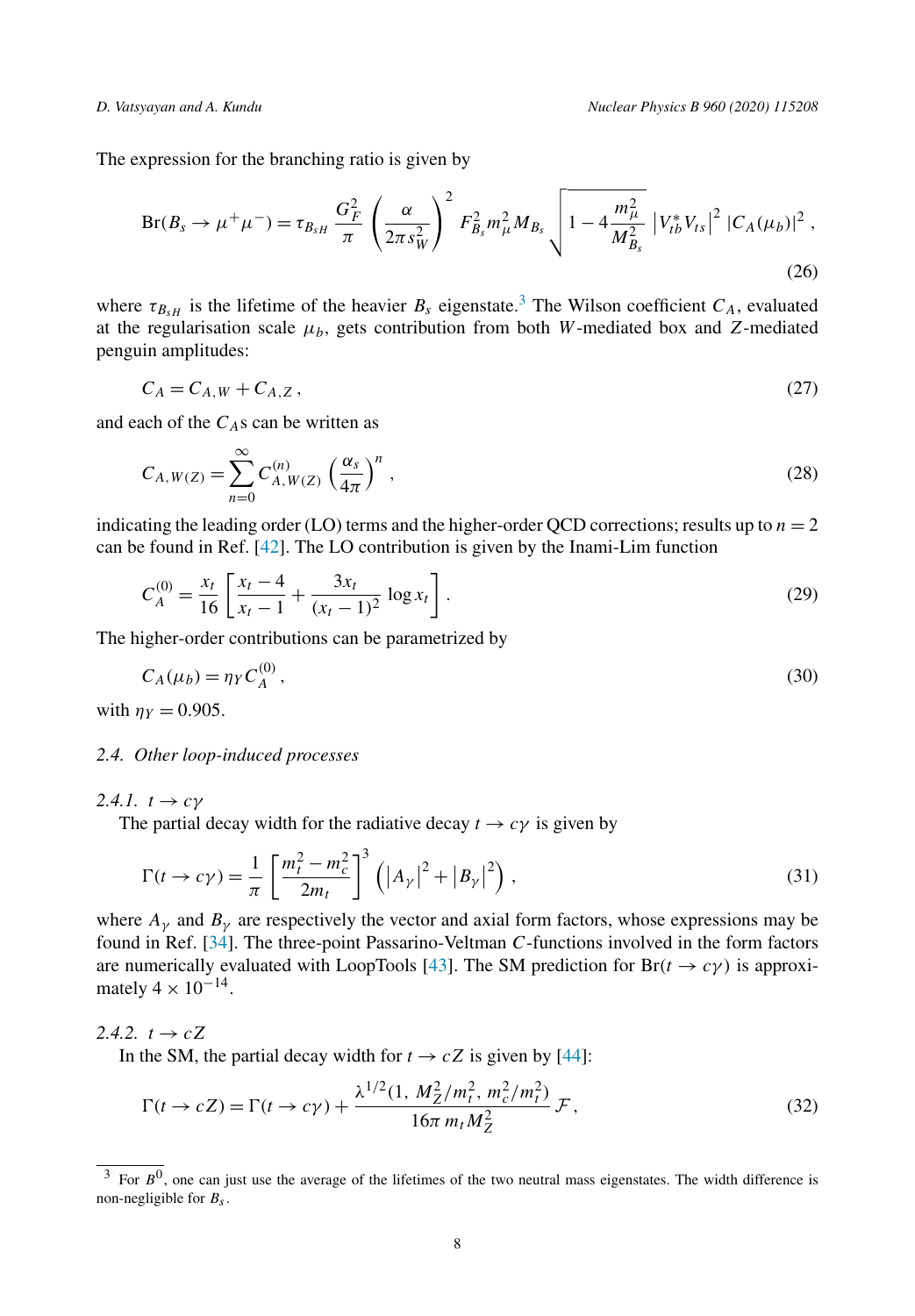Effect of vector-like quarks on some flavour observables. Only for VQ-S-U2,  $t \rightarrow cZ$  occurs at the tree-level, with our ansatz for the texture of the quark mixing matrices.

| Model     | $B_s - \overline{B_s}$ | $b \rightarrow s \nu$ | $B_s \rightarrow \mu^+ \mu^-$ | $t \rightarrow c\gamma$ | $t \rightarrow cZ$ | $Z \rightarrow b\overline{b}$ |
|-----------|------------------------|-----------------------|-------------------------------|-------------------------|--------------------|-------------------------------|
| $VQ-S-D1$ |                        |                       |                               |                         |                    |                               |
| $VQ-S-D2$ |                        |                       |                               |                         |                    |                               |
| $VQ-S-U1$ |                        |                       |                               |                         |                    |                               |
| $VQ-S-U2$ |                        |                       |                               |                         |                    |                               |
| VQ-D-U2   |                        |                       |                               |                         |                    |                               |
| $VQ-D-D2$ |                        |                       |                               | $\Delta$                |                    |                               |

where  $\lambda(a, b, c) = a^2 + b^2 + c^2 - 2(ab + bc + ac)$ , and F contains the CKM factors and the momenta of the particles involved. The branching fraction for the decay in SM is of the order of  $\sim 10^{-14}$ .

2.4.3.  $Z \rightarrow b\overline{b}$ 

The ratio  $R_b$ , defined as

$$
R_b = \frac{\Gamma(Z \to b\overline{b})}{\Gamma(Z \to \text{hadrons})} = (1 + 2/R_s + 1/R_c + 1/R_u)^{-1}
$$
(33)

with  $R_q \equiv \Gamma(Z \to b\overline{b})/\Gamma(Z \to q\overline{q})$ , involves two non-universal corrections, namely,  $\delta_{\text{tQCD}}^b$ , an  $\mathcal{O}(\alpha_s^2)$  correction originating from doublets with large mass splitting, and  $\delta_b$ , that represents the additional contribution to the  $Zb\overline{b}$  vertex due to non-zero top quark mass [45]:

$$
\delta_b = 2 \frac{v_b + a_b}{v_b^2 + a_b^2} \operatorname{Re} \delta_{b\text{-vertex}}, \qquad \delta_{b\text{-vertex}} = 2 \left(\frac{\alpha}{2\pi}\right) |V_{tb}|^2 F(x_t)
$$
\n(34)

with  $x_t = (m_t/M_W)^2$  and

$$
F(x_t) = \frac{1}{8s_W^2} \left[ x_t + 2.880 \log x_t - 6.716 + \frac{1}{x_t} (8.368 \log x_t - 3.408) + \frac{1}{x_t^2} (9.126 \log x_t + 2.260) + \frac{1}{x_t^3} (4.043 \log x_t + 7.410) + \dots \right].
$$
 (35)

Using the expressions given in Ref. [45] for  $R_c$ ,  $R_s$ ,  $R_u$  and  $\delta_{tQCD}^b$ , one gets  $R_b \approx 0.217$ .

#### **3. Modifications with vector-like quarks**

With singlet or doublet VQs introduced, the processes discussed above get modified. Table 4 provides a quick display, which we elaborate in this Section. The model VQ-S-D1 cannot be constrained from any of these observables, except the row unitarity shown in Eq. (5). This, in conjunction with the fact that  $\Delta M_d$  and  $\Delta M_s$  are not affected by the VQ so that the SM estimates for  $|V_{td}|$  and  $|V_{ts}|$  are still valid, leads to a tiny value of  $|V_{tb'}|$ .

*3.1. VQ-S-D2*

3.1.1.  $B_s - \overline{B_s}$  *mixing* 

Due to the presence of a new vector-like down type singlet mixing with two generations, Eq. (10) now reads [21,22]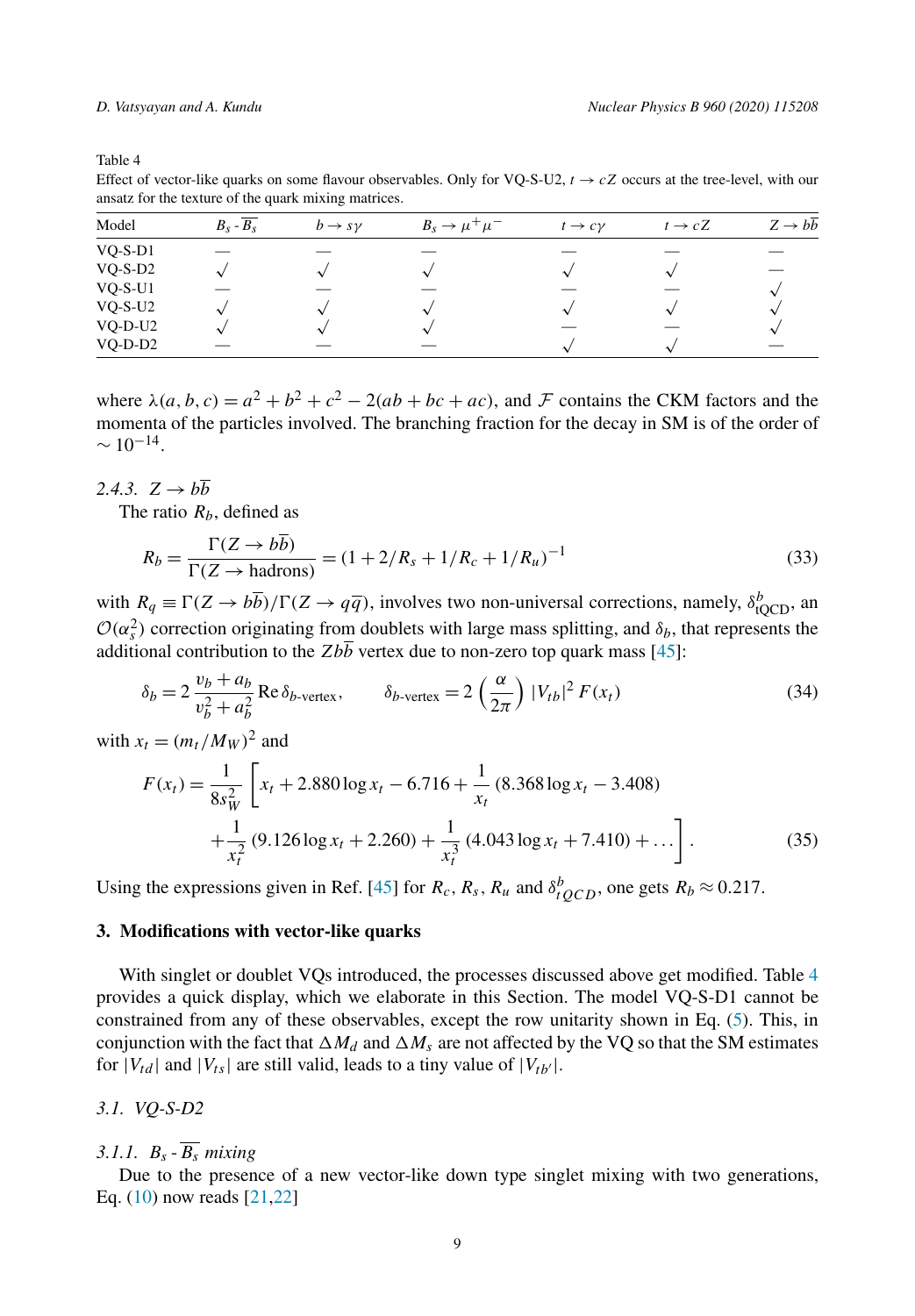$$
\Delta M_s = \frac{G_F^2}{6\pi^2} \eta_B M_{B_s} \left( B_{B_s} F_{B_s}^2 \right) M_W^2 \left[ \left| V_{ts} V_{tb}^* \right|^2 S_0(x_t) - 8 \left| X_{sb} V_{ts} V_{tb}^* \right| Y_0(x_t) + \frac{4\pi s_W^2}{\alpha} \frac{\eta_Z^{B_s}}{\eta_B} |X_{sb}|^2 \right],
$$
\n(36)

with

$$
X_{ij} = \sum_{r=u,c,t} V_{ri}^* V_{rj}
$$
 (37)

and

$$
Y_0(x_t) = \frac{x_t}{8} \left[ \frac{x_t - 4}{x_t - 1} + \frac{3x_t}{(x_t - 1)^2} \log x_t \right].
$$
\n(38)

In Eq. (36), the first term inside the parenthesis gives the SM box contribution, the second term comes from the amplitude with a tree-level FCNC coupling on one side and the SM loop on the other, while the last term is a pure Z-mediated tree-level FCNC contribution. We neglect the contributions due to charm and up quarks, and take  $\eta_Z^{B_s} = 0.57$  [22].

3.1.2.  $b \rightarrow s\gamma$ 

With a charge  $-\frac{1}{3}$  VQ b' introducing FCNC couplings in the down-quark sector, the radiative decay  $b \rightarrow s\gamma$  involves more penguin amplitudes, where the canonical W-propagator is replaced by either the  $Z$  boson, or the Higgs boson  $h$  [18]. The additional contributions to the Wilson coefficients  $C_{7\gamma}$  and  $C_{8G}$  in Eqs. (22) and (23) are given by

$$
\delta C_{7\gamma}(M_W) = \frac{X_{sb}}{V_{ts}^* V_{tb}} \left( \frac{23}{36} + \xi_s^Z + \xi_b^Z \right) + \frac{X_{sb'} X_{b'b}}{V_{ts}^* V_{tb}} \left[ \xi_{b'}^Z(y_{b'}) + \xi_{b'}^h(w_{b'}) \right],
$$
  

$$
\delta C_{8G}(M_W) = \frac{X_{sb}}{V_{ts}^* V_{tb}} \left( \frac{1}{3} - 3\xi_s^Z - 3\xi_b^Z \right) - 3\frac{X_{sb'} X_{b'b}}{V_{ts}^* V_{tb}} \left[ \xi_{b'}^Z(y_{b'}) + \xi_{b'}^h(w_{b'}) \right],
$$
 (39)

where  $X_{sb'}X_{b'b} \approx -X_{sb}$  (assuming  $|\mathcal{D}_{44}|^2 \approx 1$ ), and

$$
\xi_s^Z = \frac{1}{54} \left( -3 + 2s_W^2 \right), \quad \xi_b^Z = \frac{1}{54} \left( -3 - 4s_W^2 \right),
$$
  

$$
\xi_{b'}^Z(y_{b'}) = -\frac{8 - 30y_{b'} + 9y_{b'}^2 - 5y_{b'}^3}{144(1 - y_{b'})^3} + \frac{y_{b'}^2}{8(1 - y_{b'})^4} \log y_{b'},
$$
  

$$
\xi_{b'}^h(w_{b'}) = -\frac{16w_{b'} - 29w_{b'}^2 + 7w_{b'}^3}{144(1 - w_{b'})^3} + \frac{-2w_{b'} + 3w_{b'}^2}{24(1 - w_{b'})^4} \log w_{b'},
$$
 (40)

with  $y_i = (m_i/M_Z)^2$  and  $(w_i = m_i/M_h)^2$  [18]. Three other Wilson coefficients, zero in the SM, receive non-zero contribution in this scenario:

$$
C_3(M_W) = -\frac{1}{6} \frac{X_{sb}}{V_{ts}^* V_{tb}}, \quad C_7(M_W) = -\frac{2}{3} s_W^2 \frac{X_{sb}}{V_{ts}^* V_{tb}}, \quad C_9(M_W) = \frac{2}{3} (1 - s_W^2) \frac{X_{sb}}{V_{ts}^* V_{tb}}.
$$
\n
$$
(41)
$$

At the scale  $\mu = 5$  GeV, one gets

$$
C_{7\gamma}^{(0)\text{eff}}(\mu) = -0.158C_2(M_W) + 0.695C_{7\gamma}(M_W) + 0.085C_{8G}(M_W) + 0.143C_3(M_W) + 0.101C_7(M_W) - 0.036C_9(M_W).
$$
\n(42)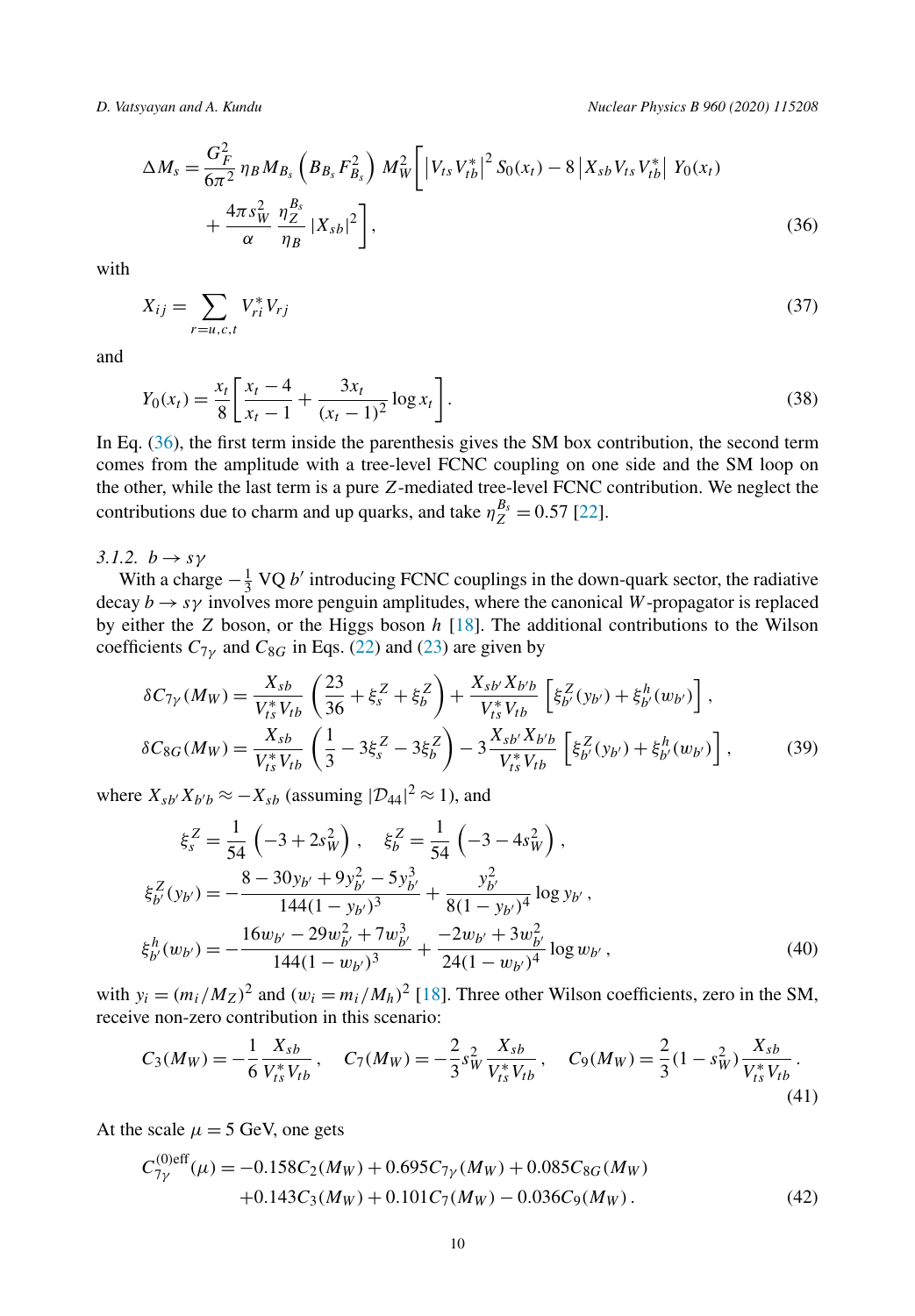In the SM,  $C_2(M_W) = 1$  because of the unitarity of the CKM matrix; here, it is better to use

$$
C_2(M_W) = -\frac{V_{cs}^* V_{cb}}{V_{ts}^* V_{tb}}.
$$
\n(43)

3.1.3.  $B_s \to \mu^+ \mu^-$ 

The contribution due to tree level Z exchange to Eq.  $(26)$  is given by [46]

$$
Br(B_s \to \mu^+ \mu^-)_{\text{VQ}} = \tau_{B_{sH}} \frac{G_F^2 F_{B_s}^2 M_{B_s} m_{\mu}^2}{8\pi} \sqrt{1 - \frac{4m_{\mu}^2}{M_{B_s}^2} \left[ \left( \frac{1}{2} - s_W^2 \right)^2 + s_W^4 \right] |X_{sb}|^2}.
$$
\n
$$
(44)
$$

3.1.4.  $t \rightarrow c\gamma$ 

The loop mediated contributions of  $b'$  to the form factors in Eq. (31) can be easily incorporated as

$$
\delta A_{\gamma} = A_{\gamma,i}^{b'}, \quad \delta B_{\gamma} = B_{\gamma,i}^{b'} \tag{45}
$$

where  $i$  indicates the contribution coming from various diagrams [34].

*3.2. VQ-S-U1*

With an additional up-type singlet quark  $t'$  and only  $V_{t'b} \neq 0$ , a similar constraint as for VQ-S-D1 comes from the column unitarity  $\sum |V_{ib}|^2 = 1$ . However, there is one decay channel where the can affect. This is the modification of the Zbb vertex; the loop corrections due to t and t' modify the decay width  $\Gamma(Z \to b\overline{b})$  and thus  $R_b$ . As all the effects due to large top quark mass are contained in the vertex correction factor  $\delta_b$ , the mixing of top quark with vector quarks modifies the function F in Eq. (34), which is taken into account by making the substitution  $F \to F + F_2$ [22,47], where

$$
F_2(x_t) = \frac{1}{8s_W^2} \frac{Z_{tt} - 1}{2} x_t \left(2 - \frac{4}{x_t - 1} \log x_t\right)
$$

and

$$
Z_{ij} = \sum_{r=d,s,b} V_{ir}^* V_{jr} \,. \tag{46}
$$

In addition to diagrams involving top quarks in the loop, there are triangle diagrams involving  $t'$ s in the loop, or t and t'. Therefore,  $\delta_b$  is modified as

$$
\delta_{b\text{-vertex}} \approx \frac{\alpha}{\pi} \left( |V_{tb}|^2 [F(x_t) + F_2(x_t)] + |V_{t'b}|^2 [F(x_{t'}) + F_2(x_{t'})] + V_{tb}^* V_{t'b}(x_t, x_{t'}) F_3(x_t, x_{t'}) \right),
$$
\n(47)

where the  $t$ - $t'$  contribution is given by the last term [22], with

$$
F_3(x_t, x_{t'}) = \frac{1}{2s_W^2} \frac{\text{Re} Z_{tt'}}{2} \left[ -\frac{1}{x_t - x_{t'}} \left( \frac{x_{t'}^2}{x_{t'} - 1} \log x_{t'} - \frac{x_t^2}{x_{t} - 1} \log x_t \right) + \frac{x_t x_{t'}}{x_{t'} - x_t} \left( \frac{x_{t'}}{x_{t'} - 1} \log x_{t'} - \frac{x_t}{x_{t} - 1} \log x_t \right) \right].
$$
\n(48)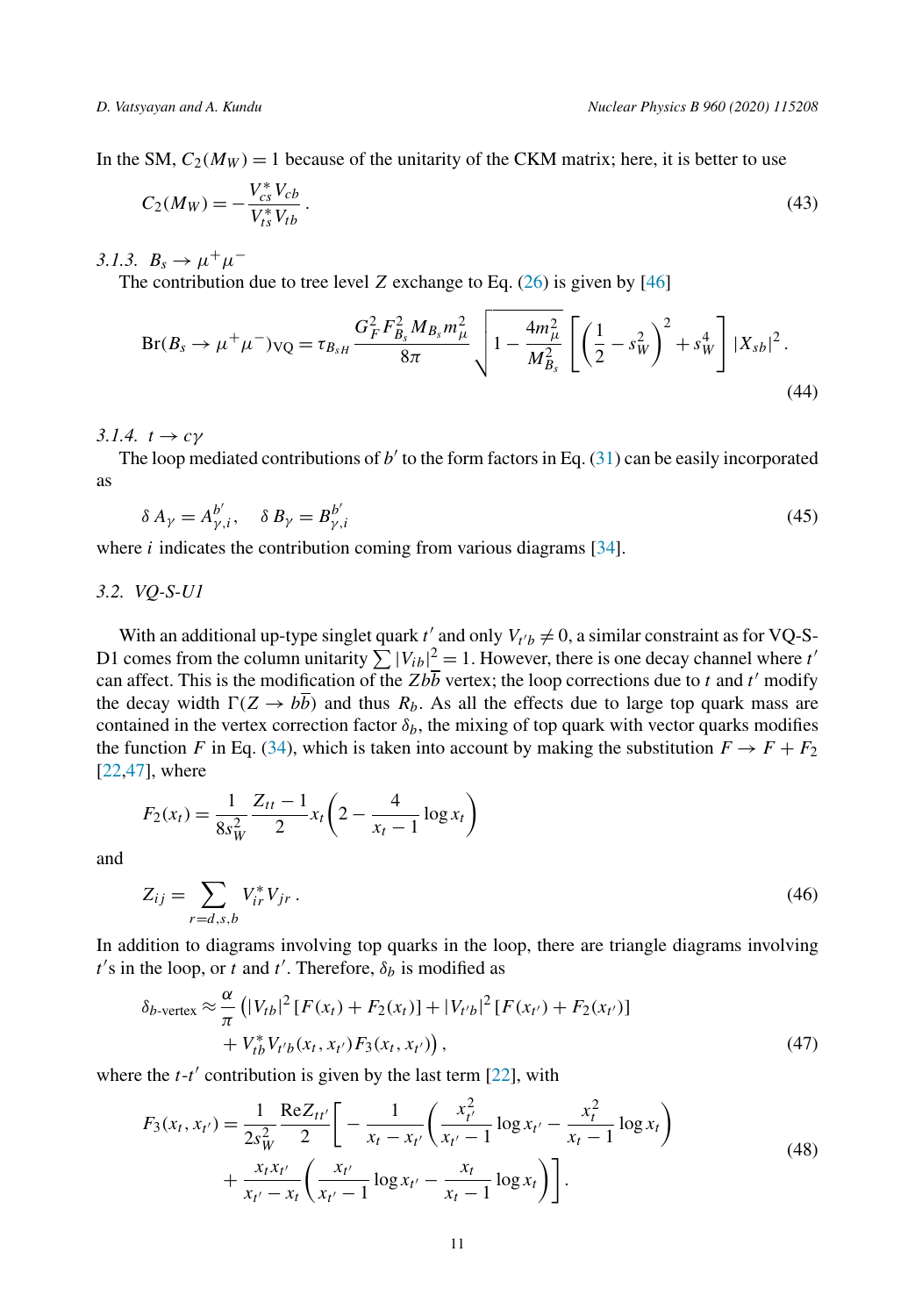Since, t' mixes only with third generation in this model, we have  $Z_{tt'} = V_{tb}^* V_{t'b}$ .

*3.3. VQ-S-U2*

3.3.1.  $B_s$   $\overline{B_s}$  *mixing* 

With the VQ  $t'$  in the loop, Eq. (10) is modified as

$$
\Delta M_{s} = \frac{G_{F}^{2}}{6\pi^{2}} M_{B_{s}} (B_{B_{s}} F_{B_{s}}^{2}) M_{W}^{2} \left[ \eta_{tt} \left| V_{ts} V_{tb}^{*} \right|^{2} S_{0}(x_{t}) + \eta_{t't'} \left| V_{t's} V_{t'b}^{*} \right|^{2} S_{0}(x_{t'}) \right. \\ \left. + 2 \eta_{tt'} V_{ts} V_{tb}^{*} V_{t's} V_{t'b}^{*} \tilde{S}_{0}(x_{t}, x_{t'}) \right], \tag{49}
$$

where

$$
\tilde{S}_0(x_t, x_{t'}) = x_t \left[ \log \frac{x_{t'}}{x_t} - \frac{3x_{t'}}{4(1 - x_{t'})} - \frac{3x_{t'}^2 \log x_{t'}}{4(1 - x_{t'}^2)} \right].
$$
\n
$$
(50)
$$

In our analysis, we will take all QCD correction factors to be equal:

$$
\eta_{tt} \approx \eta_{t't'} \approx \eta_{tt'} = \eta_B , \qquad (51)
$$

and neglect the contribution coming from the up and the charm quarks.

3.3.2.  $b \rightarrow s\gamma$ 

Similarly, for the radiative decay with the  $t'$  quark loop, the additional contribution to the Wilson coefficients in Eqs.  $(22)$  and  $(23)$  can be written as

$$
\delta C_{7\gamma}(M_W) = -\frac{1}{2} \frac{V_{t's}^* V_{t'b}}{V_{ts}^* V_{tb}} D'_0(x_{t'}),
$$
  

$$
\delta C_{8G}(M_W) = -\frac{1}{2} \frac{V_{t's}^* V_{t'b}}{V_{ts}^* V_{tb}} E'_0(x_{t'}),
$$
 (52)

where

$$
D'_{0}(x_{t'}) = \frac{-8x_{t'}^{3} - 5x_{t'}^{2} + 7x_{t'}}{12(1 - x_{t'})^{3}} + \frac{-3x_{t'}^{3} + 2x_{t'}^{2}}{2(1 - x_{t'})^{4}} \log x_{t'},
$$
  
\n
$$
E'_{0}(x_{t'}) = \frac{-x_{t'}^{3} + 5x_{t'}^{2} + 2x_{t'}}{4(1 - x_{t'})^{3}} + \frac{3x_{t'}^{2}}{2(1 - x_{t'})^{4}} \log x_{t'}.
$$
\n(53)

3.3.3.  $B_s \to \mu^+ \mu^-$ 

In presence of t', the branching ratio for  $B_s \to \mu^+ \mu^-$  is given by

$$
Br(B_s \to \mu^+ \mu^-) = \tau_{B_s} \frac{G_F^2}{\pi} \left(\frac{\alpha}{4\pi s_W^2}\right) F_{B_s}^2 m_\mu^2 M_{B_s} \sqrt{1 - 4\frac{m_\mu^2}{M_{B_s}^2}} Y_m^2, \tag{54}
$$

where

$$
Y_m = \eta_t V_{tb}^* V_{ts} Y_0(x_t) + \eta_{t'} V_{t'b}^* V_{t's} Y_0(x_t').
$$
\n(55)

Again, we use the approximation  $\eta_t \approx \eta_{t'} = \eta_Y$  for our estimates.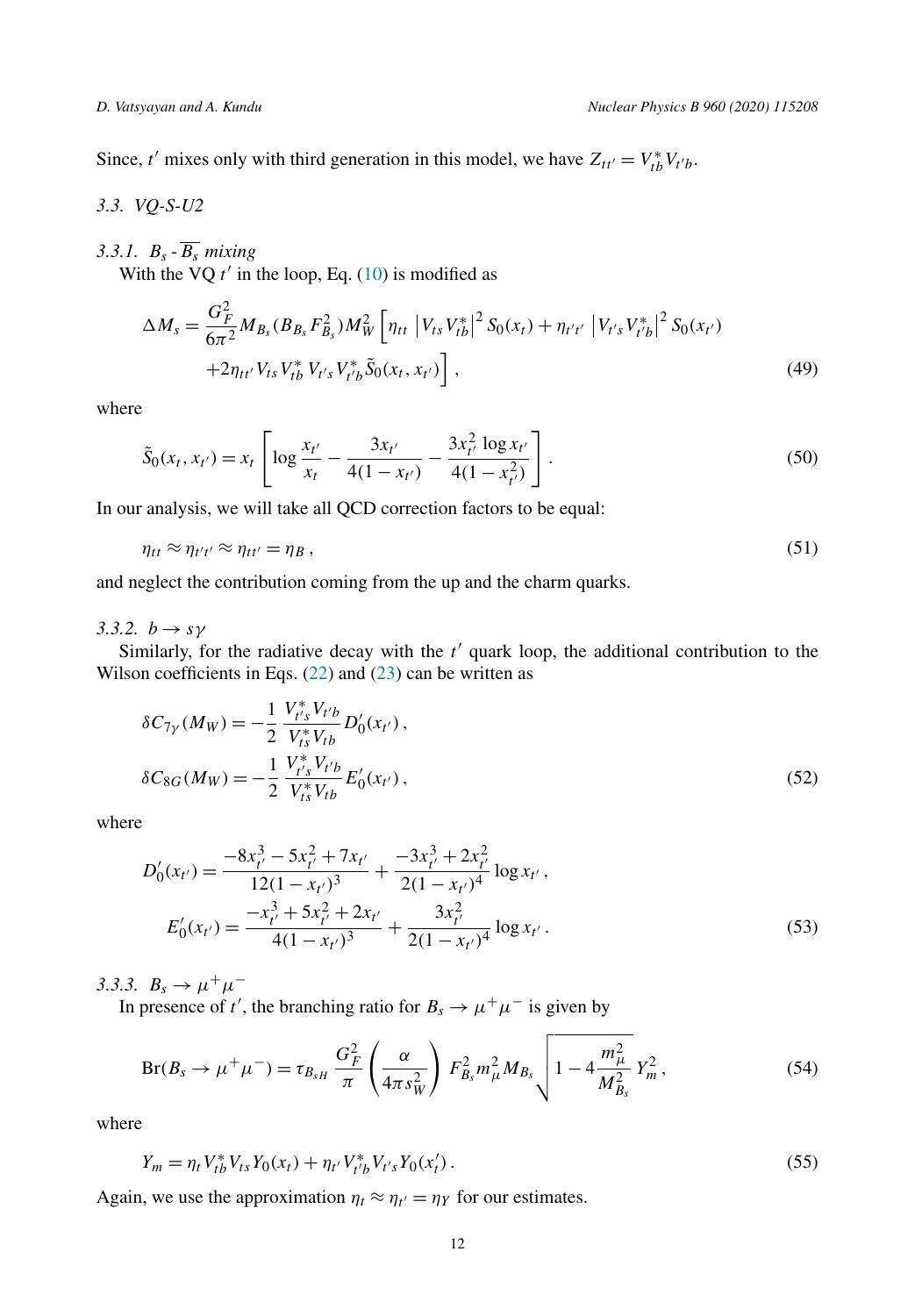#### 3.3.4.  $t \rightarrow c\gamma$

The introduction of t' induces new FCNC vertices in the up-quark sector. Thus, there will be new loop amplitudes with FCNC Z-vertices. The flavour diagonal couplings also get modified according to Eq.  $(6)$ . The contribution of the new diagrams to the form factors in Eq.  $(31)$  is given in Ref. [34].

#### 3.3.5.  $t \to cZ$

Only in this class of models the FCNC decay  $t \to cZ$  occurs at the tree-level, and its decay width, with next-to-leading order QCD corrections, can be written as

$$
\Gamma(t \to cZ) = \frac{g^2}{128\pi c_W^2} |Z_{ct}|^2 \frac{m_t^3}{M_Z^2} \left(1 - \frac{M_Z^2}{m_t^2}\right)^2 \left(1 + 2\frac{M_Z^2}{m_t^2}\right) \left[1 - \frac{2\alpha_s}{3\pi} \left(\frac{2\pi^2}{3} - \frac{5}{2}\right)\right],
$$
\n(56)

where the charm quark mass has been neglected.

### 3.3.6.  $Z \rightarrow b\overline{b}$

The contribution of the new singlet to the vertex correction factor for  $Z \rightarrow b\overline{b}$  is described in Section 3.2. However, as  $t'$  mixes with two generations in this model, from Eq. (46) we have

$$
Z_{tt'} = V_{ts}^* V_{t's} + V_{tb}^* V_{t'b} \,. \tag{57}
$$

#### *3.4. VQ-D-U2*

In this model, the processes  $B_s - B_s$  mixing,  $b \to s\gamma$  and  $B_s \to \mu^+\mu^-$  receive an additional contribution from t ′ in the loop similar to the model VQ-S-U2, and the corresponding expressions in Section 3.3 can be used. However, since there is no tree level FCNC in the left-chiral as well as the right-chiral sector (our choice of  $U_R = 1$  ensures this), the process  $t \to c\gamma$  does not receive any contribution from the new quarks. For  $Z \rightarrow b\overline{b}$ , the vertex correction factor of Eq. (34) can be written as

$$
\delta_{b\text{-vertex}} = \frac{\alpha}{\pi} \left( |V_{tb}|^2 F(x_t) + |V_{t'b}|^2 F(x_{t'}) \right). \tag{58}
$$

Apart from these processes, one must also consider the constraints coming from the unitarity of the  $4 \times 4$  CKM matrix, as in Eq. (8).

#### *3.5. VQ-D-D2*

Here, as all elements of the fourth row except  $V_{t'b'}$  are taken to be zero, the only affected process is  $t \to c\gamma$ , originating from the contribution of b' at one loop. There are no effects due to t', as FCNC couplings are absent. The contribution to the form factors is, therefore, same as that shown in Section 3.1.

#### **4. Results**

Let us now discuss the bounds on the elements of the quark mixing matrix, in the presence of one or more VQs. To be on the conservative side, we take the theoretical uncertainties as well as experimental error margins at 2σ , *i.e.*, 95% confidence level (assuming the uncertainties to be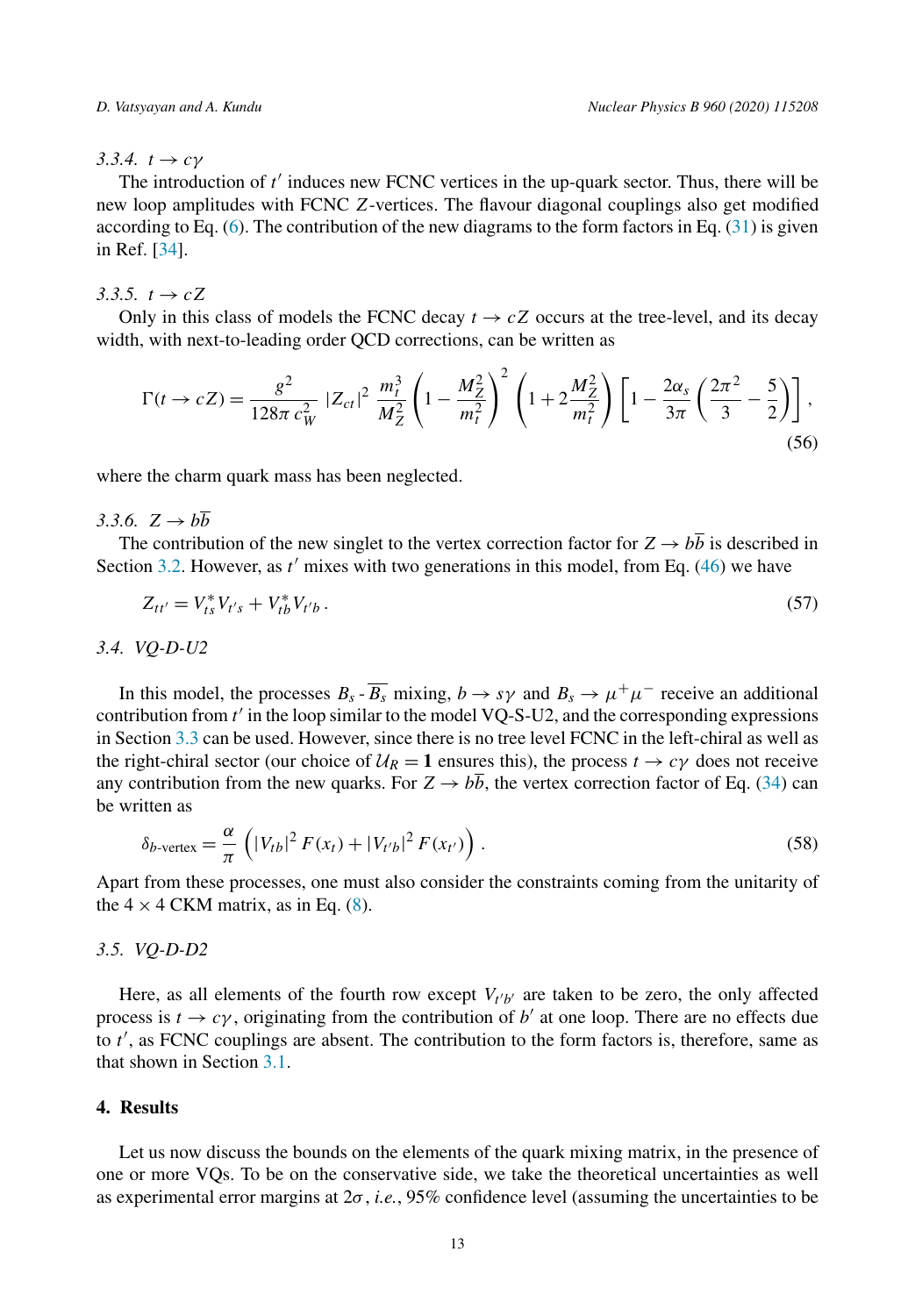Gaussian in nature). The benchmark mass for all the VQs is taken to be 2 TeV, just outside the LHC detection limit.

The one-loop  $\Delta B = 1$  and 2 processes, namely,  $b \to s\gamma$ ,  $B_s \to \mu^+\mu^-$ , and  $B_s - B_s$  mixing, put bounds on  $V_{ts}$ ,  $X_{sb}$  (Eq. (37)), and  $\lambda_{sb}^{t'} \equiv V_{t's}^{*} V_{t'b}$ . In view of the importance of QCD corrections, and uncertainties associated with fixing  $\mu_{\text{eff}}$  for the radiative decay  $b \rightarrow s\gamma$ , we just compare the branching ratios in the VQ model vis-à-vis the SM. This is an approximation on the universality of the higher-order effects for the SM quarks and the VQs, but at least holds for the QCD corrections. Thus, we have

$$
\frac{\text{Br}(B \to X_s \gamma)}{\text{Br}(B \to X_s \gamma)_{\text{SM}}} = \left(\frac{|V_{ts}^* V_{tb}|}{|V_{ts}^* V_{tb}|_{\text{SM}}}\right)^2 \left|\frac{C_{7\gamma}^{(0)\text{eff}}(\mu)}{C_{7\gamma_{\text{SM}}}^{(0)\text{eff}}(\mu)}\right|^2, \tag{59}
$$

where  $C_{7\gamma_{SM}}^{(0)eff}(\mu)$  is given by Eq. (20). Similarly, to analyse the bound on  $V_{t'b}$  from the process  $Z \rightarrow b\overline{b}$ , we take the ratio

$$
\frac{R_b}{R_b^{\rm SM}} \approx \frac{1 + \delta_b}{1 + \delta_b^{\rm SM}}\tag{60}
$$

as the dominant contribution from the VQs appears in the vertex correction factor of Eq. (34).

The new mixing matrix elements may contain nontrivial phases. For our analysis, we parametrize

$$
X_{sb} = |X_{sb}| \exp(i\theta), \quad \lambda_{sb}^{t'} = |\lambda_{sb}^{t'}| \exp(i\delta).
$$
 (61)

For the complex phase, we use the measurement of  $\beta_s$  in the  $B_s$  -  $B_s$  system:

$$
M_{12}^s = |M_{12}^s| \exp(-2i\beta_s)
$$
 (62)

with  $\beta_s = (1.1 \pm 1.6) \times 10^{-2}$ .

In a similar vein, the bounds on  $V_{cb'}$ ,  $V_{tb'}$ , and  $Z_{ct}$  can be obtained from  $t \to c\gamma$ . However, this is not yet observed and only an upper limit, orders of magnitude above the SM prediction, exists [31]. Thus, no stringent bounds on these elements can be obtained from  $t \to c\gamma$ ; rather, constraints from unitarity seem more promising.

The SM estimates and experimental numbers for the observables have been listed in Table 5. Note that the SM numbers for  $b \to s\gamma$  or  $B_s \to \mu^+\mu^-$  involve  $V_{ts}$  which, in turn, is obtained from the  $B_s - \overline{B_s}$  system. We discuss the bounds on the magnitude and phase of the new mixing matrix elements for different VQ models, and summarise our results in Table 6. For all the VQ types, we generate several models, specified by the new mixing matrix elements, and see if they pass all the experimental constraints. This produces a scatter plot for the allowed parameter space.

*4.1. VQ-S-D1*

The only constraint comes from Eq. (5), assuming  $U = 1$ :

$$
|V_{tb'}| \le 0.30\,,\tag{63}
$$

which results in a fast decay  $b' \rightarrow tW$ .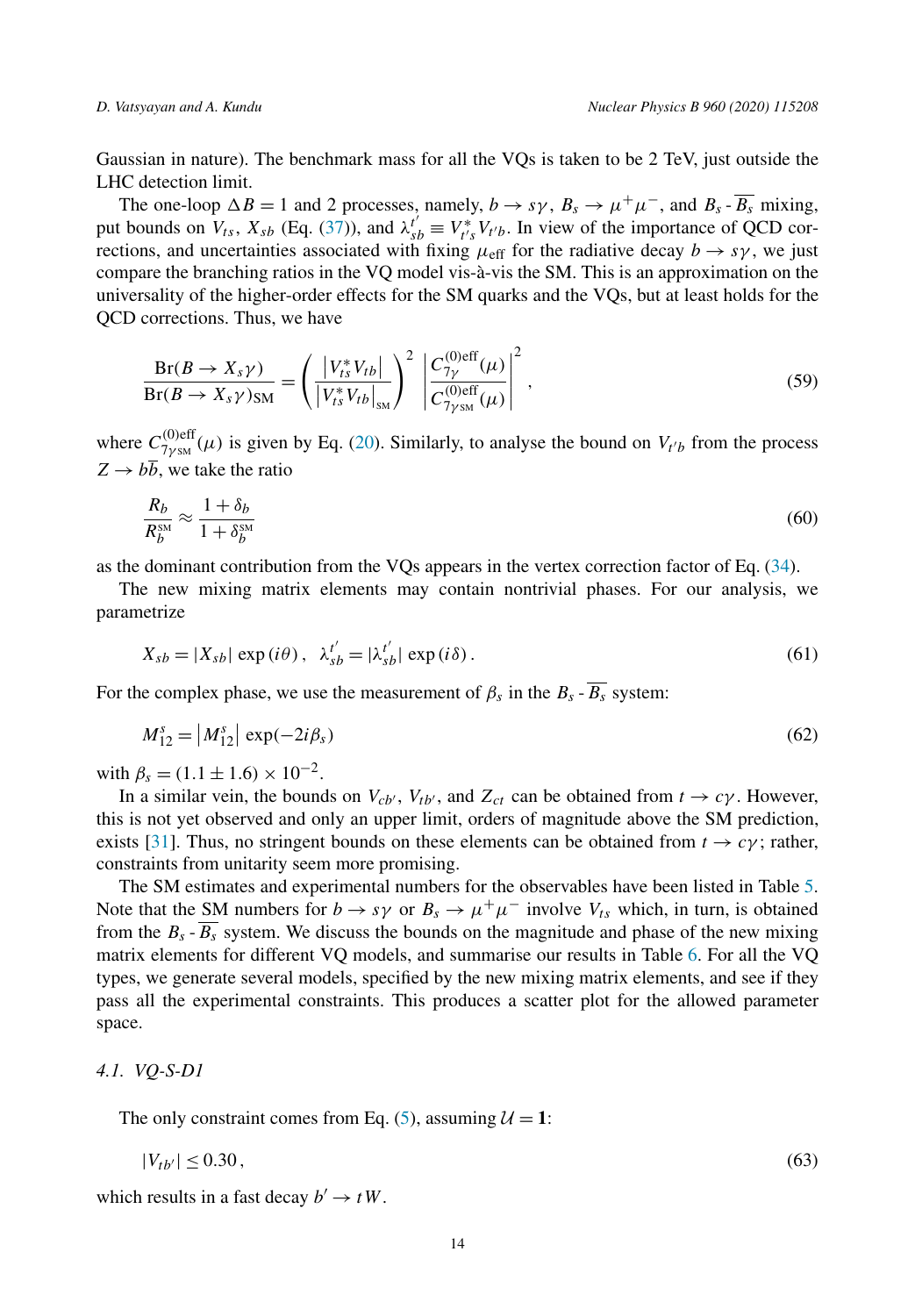| M.<br>٧<br>۹<br>×<br>٠ |  |
|------------------------|--|
|------------------------|--|

SM estimates and experimental numbers for several observables with  $2\sigma$  error margin.

| <b>Observables</b>          | <b>Measurement</b>               | <b>SM</b> Prediction             | Reference |
|-----------------------------|----------------------------------|----------------------------------|-----------|
| $R_h$                       | $0.21629 \pm 0.00132$            | $0.21578 \pm 0.00022$            | [31, 48]  |
| $Br(b \rightarrow s\gamma)$ | $(3.32 \pm 0.30) \times 10^{-4}$ | $(3.36 \pm 0.46) \times 10^{-4}$ | [35, 36]  |
| $Br(B_s \to \mu^+ \mu^-)$   | $(3.0 \pm 0.8) \times 10^{-9}$   | $(3.65 \pm 0.46) \times 10^{-9}$ | [31, 41]  |
| $Br(t\to c\gamma)$          | $< 1.8 \times 10^{-4}$           | $\sim 4 \times 10^{-14}$         | [31]      |
| $Br(t \rightarrow cZ)$      | $< 5 \times 10^{-4}$             | $\sim 1 \times 10^{-14}$         | [31, 49]  |



Fig. 1. Constraints from  $\Delta B = 1$  and  $\Delta B = 2$  processes on  $|V_{ts}|$  and  $X_{sb}$  for the model VQ-S-D2. (For interpretation of the colours in the figure(s), the reader is referred to the web version of this article.)

#### *4.2. VQ-S-D2*

The  $\Delta B = 1$  and  $\Delta B = 2$  processes put bound on  $X_{sb}$  as well as  $|V_{ts}|$ , which are shown in Fig. 1. Combined constraints from all the three processes, namely,  $b \to s\gamma$ ,  $B_s \to \mu^+\mu^-$ , and  $B_s - \overline{B_s}$  mixing, yield  $|X_{sb}| < 1.2 \times 10^{-3}$  and  $0.036 < |V_{ts}| < 0.045$ . One may note the role the phase  $\theta$ , associated with  $X_{sb}$ , plays in determining the allowed parameter space for both  $|X_{sb}|$ and  $|V_{ts}|$ . On the other hand, constraints from the row unitarity of the 3  $\times$  4 CKM matrix, Eq. (5), give  $|V_{cb'}| \le 0.15$  and  $|V_{tb'}| \le 0.30$ . Using the above bounds, the maximum branching ratio for  $t \to c\gamma$  comes out to be  $\sim \mathcal{O}(10^{-8})$ , still well below the current reach.

#### *4.3. VQ-S-U1*

The only process where this model contributes is  $Z \rightarrow bb$ , and gives a bound on  $V_t$ , The minimum value of  $Z_{tt} = |V_{td}|^2 + |V_{ts}|^2 + |V_{tb}|^2$ , which is a measure of the deviation from unitarity of the third row of the CKM matrix, comes out to be  $Z_{tt} \approx 0.91$ . From Eqs. (34), (47), and (60), we obtain  $|V_{t'b}| < 0.047$ . The column unitarity produces a worse bound:  $|V_{t'b}| < 0.30$ .

#### *4.4. VQ-S-U2 and VQ-D-U2*

Most of the affected processes and the bounds obtained are identical for these two models, so we lump them together. In Fig. 2, we show the bounds on  $\lambda_{sb}^{t'}$  and  $|V_{ts}|$  arising from  $B_s$  -  $\overline{B_s}$ mixing,  $b \to s\gamma$  and  $B_s \to \mu^+\mu^-$ . The hollow bell-shaped plot, the right-hand panel of Fig. 2, is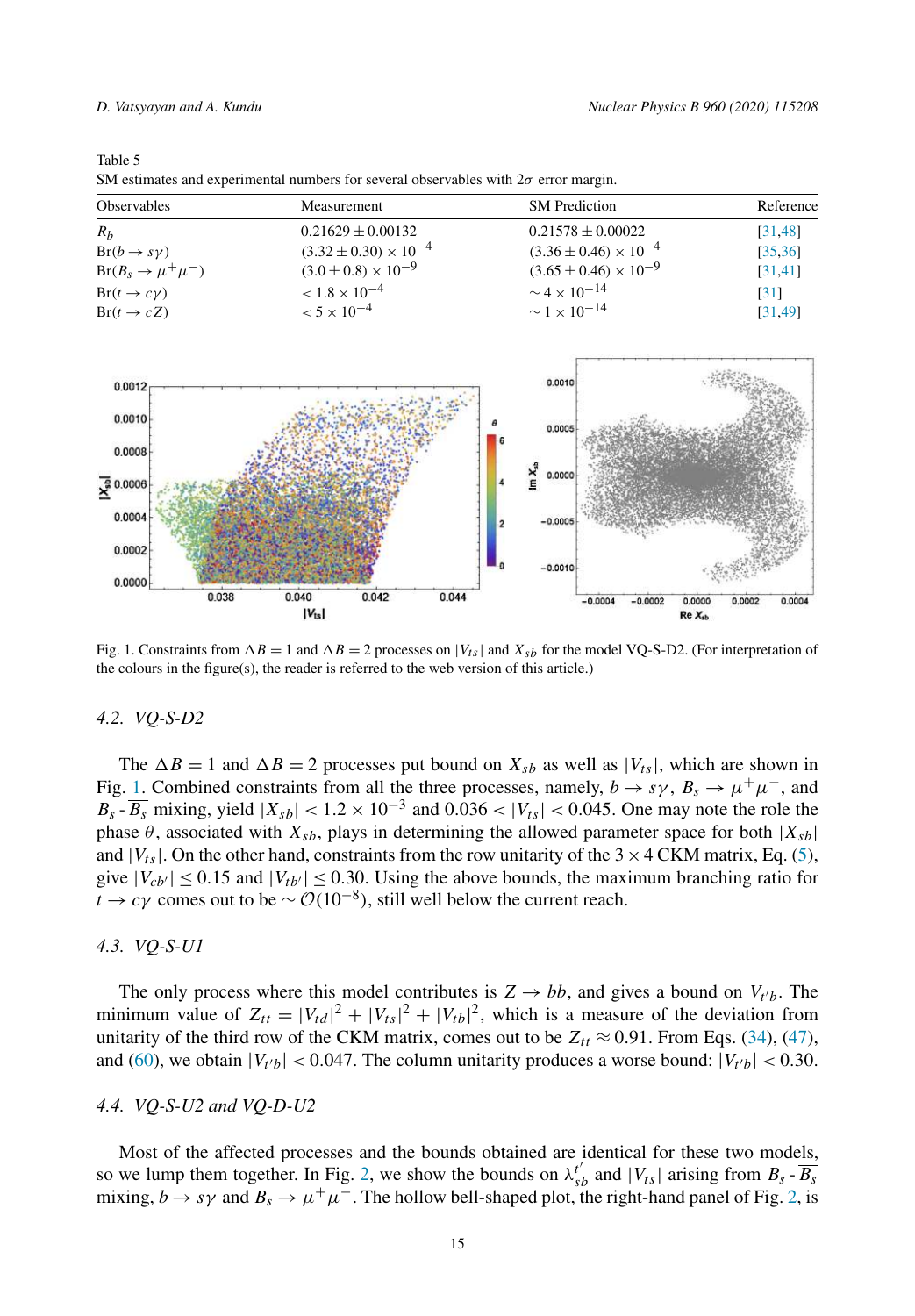

Fig. 2. Constraints from  $\Delta B = 1$  and  $\Delta B = 2$  processes on  $|V_{ts}|$  and  $\lambda_{sb}^{t'}$  for the models VQ-S-U2 and VQ-D-U2.

Constraints on the quark mixing matrix elements and their combinations in presence of vector-like quarks. A dash indicates that these observables are not affected in the model, whereas entries marked with a dagger indicate that they have been obtained from unitarity constraints. Note that we have taken  $V_{t'd}$ ,  $V_{ub'} = 0$  for all the models.

| Model     | $V_{ts}$        | $ X_{sh} $ | $Z_{ct}$ | $ \lambda_{sb}^{t'} $ | $V_{t'b}$ | $ V_{cb'} $           | $ V_{tb'} $           |
|-----------|-----------------|------------|----------|-----------------------|-----------|-----------------------|-----------------------|
| $VO-S-D1$ |                 |            |          |                       |           | $\leq 0.15^{\dagger}$ | $\leq 0.30^{\dagger}$ |
| $VO-S-D2$ | $0.036 - 0.045$ | < 0.0012   |          |                       |           | $\leq 0.15^{\dagger}$ | $\leq 0.30^{\dagger}$ |
| $VO-S-U1$ |                 |            | 0        | 0                     | < 0.047   |                       |                       |
| $VO-S-U2$ | $0.037 - 0.043$ |            | < 0.031  | < 0.0011              | < 0.042   |                       |                       |
| $VO-D-U2$ | $0.037 - 0.043$ |            |          | < 0.0011              | < 0.045   |                       | 0                     |
| $VO-D-D2$ |                 |            |          | 0                     | 0         | ${}_{\leq 0.15^{T}}$  | $\leq 0.30^{\dagger}$ |

interesting. Large values of  $\lambda_{sb}^{t'}$  near  $\delta = \pi$  indicate a destructive interference with the SM, with the VQ amplitude about twice in magnitude compared to the SM one.

Combined constraints from all the three processes give  $\left|\lambda_{sb}^{t'}\right|$  < 1.1 × 10<sup>-3</sup> and 0.037 <  $|V_{ts}| < 0.043$ . Constraints from the column unitarity of the  $4 \times 3$  CKM matrix give  $|V_{t's}| \le 0.13$ and  $|V_{t'b}| \le 0.30$ . However, one gets a better bound from  $Z \to bb$ , keeping  $|V_{t's}| \sim 0.13$ :  $|V_{t'b}| < 0.042$ . This worsens slightly to  $|V_{t'b}| < 0.045$  for the VQ-D-U2 model.

From  $t \to cZ$  (only for VQ-S-U2), one obtains  $|Z_{ct}| < 0.031$ . With  $|Z_{ct}| \sim \mathcal{O}(10^{-2})$ , Br( $t \to cZ$ )  $c\gamma$ ) comes out to be ~  $\mathcal{O}(10^{-8})$ . For the texture of the CKM matrix that we have chosen, there is no such FCNC for VQ-D-U2.

#### *4.5. VQ-D-D2*

The treatment for the only affected process, namely,  $t \rightarrow c\gamma$ , is identical to that of VQ-S-D2.

A brief summary of our results is displayed in Table 6. We also show, in Table 7, the effect of the VQ mass on these constraints, starting from the present lower bound of 1.5 TeV (approximately) and going up to 10 TeV. Because of the behaviour of the Inami-Lim functions, we find, as expected, that the VQs decouple from the SM (the upper bound on the mixing becomes smaller) with increasing mass.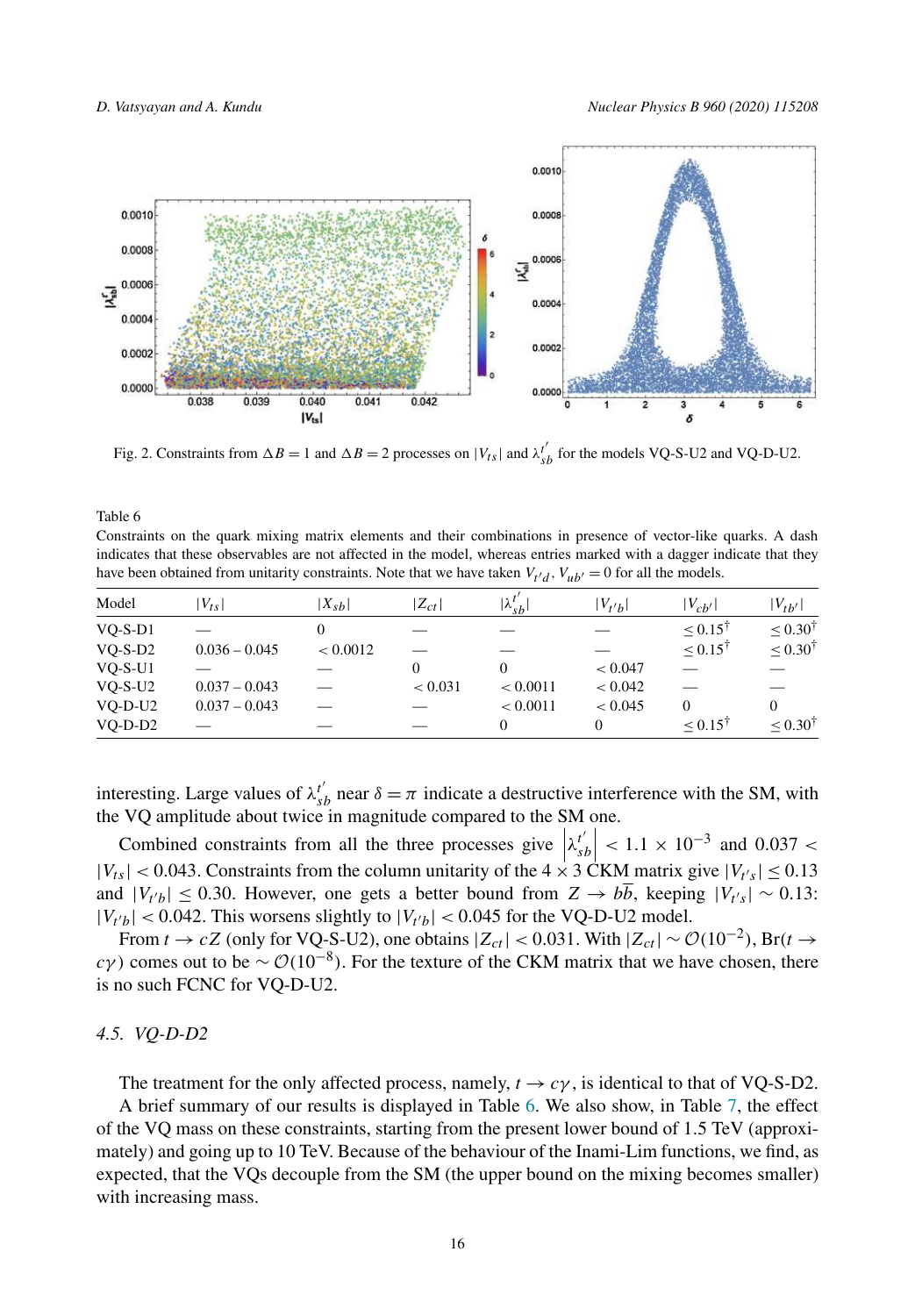|             |                      | $\lambda_{sh}^{t'}$  |                   | $ V_{t'b} $            |
|-------------|----------------------|----------------------|-------------------|------------------------|
| $m_{t',b'}$ | $1.5 \text{ TeV}$    | $10 \text{ TeV}$     | $1.5 \text{ TeV}$ | $10 \text{ TeV}$       |
| $VO-S-U1$   |                      | $\epsilon$           | < 0.062           | $< 9.8 \times 10^{-3}$ |
| $VO-S-U2$   | $1.9 \times 10^{-3}$ | $4.4 \times 10^{-5}$ | < 0.054           | $< 9.3 \times 10^{-3}$ |
| $VO-D-U2$   | $1.9 \times 10^{-3}$ | $4.4 \times 10^{-5}$ | < 0.060           | $< 9.1 \times 10^{-3}$ |

Constraints on the quark mixing matrix elements and their combinations for the VQ mass of 1.5 TeV and 10 TeV. Other constraints are not significantly affected.

#### **5. Summary**

In this paper, we have considered several models with vector-like quarks, including  $SU(2)$ singlet and doublet representations, and of charges  $+\frac{1}{3}$  and/or  $-\frac{2}{3}$ , so that they can mix with their SM counterparts. To make our life simple, we assume that they mix only with the third generation quarks, or at the most, with the second and the third generation quarks. Thisintroduces new complex elements in the expanded CKM matrix. At the same time, the  $3 \times 3$  SM block of the full CKM matrix no longer remains unitary.

We use the low-energy observables, namely,  $B_s - \overline{B_s}$  mixing, the decays  $b \to s\gamma$  and  $B_s \to s\gamma$  $\mu^+\mu^-$ , and the partial decay width  $R_b$ , to constrain these new elements. Not all models can be constrained from these observables, and further extensions (like mixing with the first generation quarks) will bring in other observables. Our constraints have been discussed in the previous Section, which are consistent with other similar studies in the literature. We have also found that the width of the anomalous top decay  $t \to c\gamma$  may be significantly enhanced in the presence of such VQs, by a few orders of magnitude compared to the SM, but still remains well below the present LHC reach. The parameter space will naturally get more squeezed with new data from LHCb and Belle-II.

#### **Declaration of competing interest**

The authors declare that they have no known competing financial interests or personal relationships that could have appeared to influence the work reported in this paper.

#### **Acknowledgements**

A.K. acknowledges the support from the Science and Engineering Research Board, Govt. of India, through the grants CRG/2019/000362, MTR/2019/000066, and DIA/2018/000003.

#### **References**

- [1] H.-J. He, N. Polonsky, S.-f. Su, Extra families, Higgs spectrum and oblique corrections, Phys. Rev. D 64 (2001) 053004, arXiv:hep-ph/0102144.
- [2] G.D. Kribs, T. Plehn, M. Spannowsky, T.M. Tait, Four generations and Higgs physics, Phys. Rev. D 76 (2007) 075016, arXiv:0706.3718 [hep-ph].
- [3] J. Erler, P. Langacker, Electroweak model and constraints on new physics, arXiv:hep-ph/0407097.
- [4] N. Chen, H.-J. He, LHC signatures of two-Higgs-doublets with fourth family, J. High Energy Phys. 04 (2012) 062, arXiv:1202.3072 [hep-ph].
- [5] O. Eberhardt, G. Herbert, H. Lacker, A. Lenz, A. Menzel, U. Nierste, M. Wiebusch, Impact of a Higgs boson at a mass of 126 GeV on the standard model with three and four fermion generations, Phys. Rev. Lett. 109 (2012) 241802, arXiv:1209.1101 [hep-ph].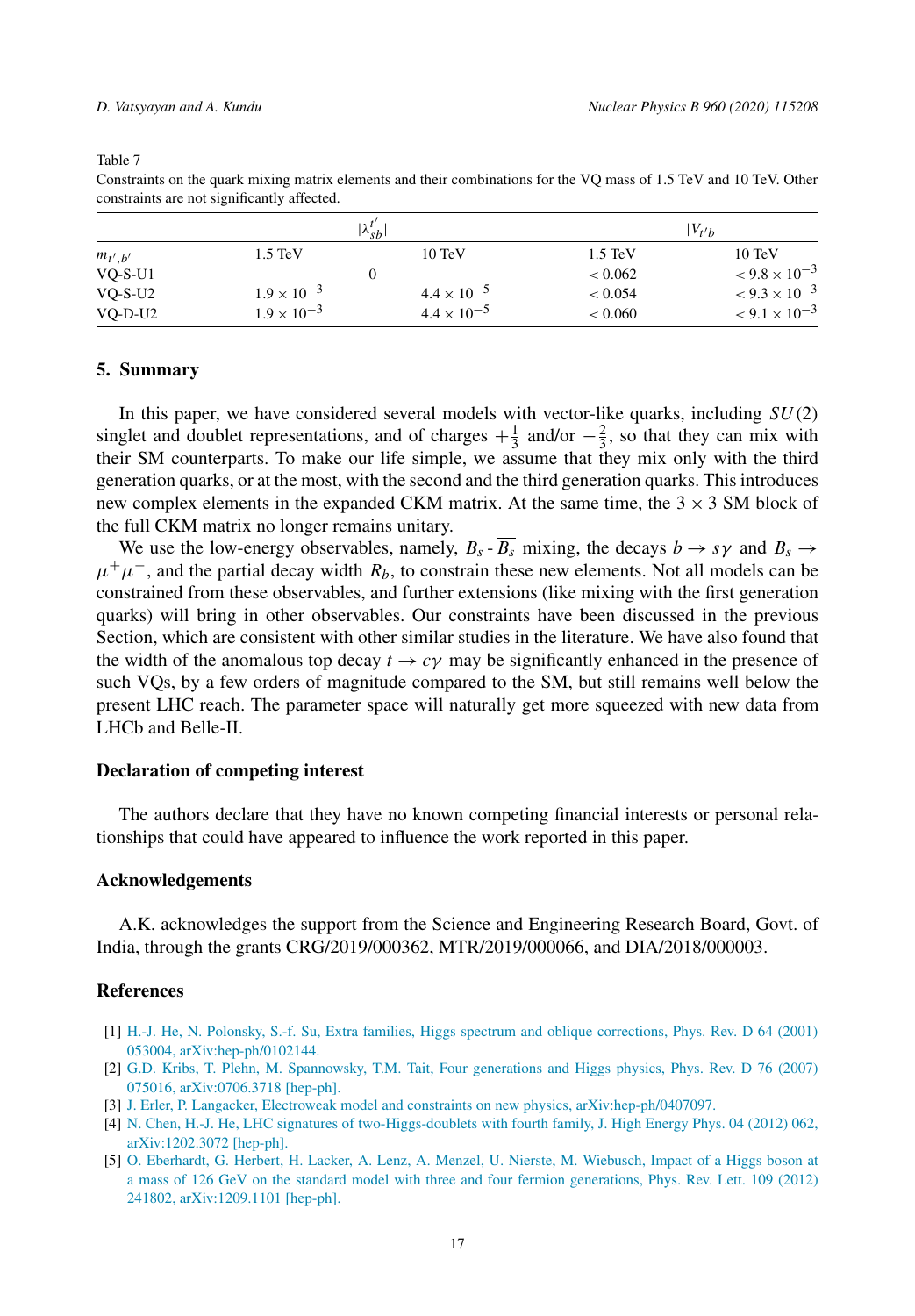- [6] A. Djouadi, A. Lenz, Sealing the fate of a fourth generation of fermions, Phys. Lett. B 715 (2012) 310–314, arXiv: 1204.1252 [hep-ph].
- [7] E. Kuflik, Y. Nir, T. Volansky, Implications of Higgs searches on the four generation standard model, Phys. Rev. Lett. 110 (9) (2013) 091801, arXiv:1204.1975 [hep-ph].
- [8] D. Das, A. Kundu, I. Saha, Higgs data does not rule out a sequential fourth generation with an extended scalar sector, Phys. Rev. D 97 (1) (2018) 011701, arXiv:1707.03000 [hep-ph].
- [9] L. Lavoura, J.P. Silva, The Oblique corrections from vector like singlet and doublet quarks, Phys. Rev. D 47 (1993) 2046–2057.
- [10] Y. Okada, L. Panizzi, LHC signatures of vector-like quarks, Adv. High Energy Phys. 2013 (2013) 364936, arXiv: 1207.5607 [hep-ph].
- [11] H.-J. He, T.M. Tait, C. Yuan, New top flavor models with seesaw mechanism, Phys. Rev. D 62 (2000) 011702, arXiv:hep-ph/9911266.
- [12] X.-F. Wang, C. Du, H.-J. He, LHC Higgs signatures from topflavor seesaw mechanism, Phys. Lett. B 723 (2013) 314–323, arXiv:1304.2257 [hep-ph].
- [13] H.-J. He, Z.-Z. Xianyu, Extending Higgs inflation with TeV scale new physics, J. Cosmol. Astropart. Phys. 10 (2014) 019, arXiv:1405.7331 [hep-ph].
- [14] Y. Liao, X. Li, Nonunitarity of CKM matrix from the vector singlet quark mixing and neutron electric dipole moment, Phys. Lett. B 503 (2001) 301–306, arXiv:hep-ph/0005063.
- [15] L. Lavoura, J.P. Silva, Bounds on the mixing of the down type quarks with vector like singlet quarks, Phys. Rev. D 47 (1993) 1117–1126.
- [16] K. Higuchi, K. Yamamoto, Flavor-changing interactions with singlet quarks and their implications for the LHC, Phys. Rev. D 81 (2010) 015009, arXiv:0911.1175 [hep-ph].
- [17] D.s. Karabacak, S. Nandi, S.K. Rai, New signal for singlet Higgs and vector-like quarks at the LHC, Phys. Lett. B 737 (2014) 341–345, arXiv:1405.0476 [hep-ph].
- [18] C.-H.V. Chang, D. Chang, W.-Y. Keung, Vector quark model and  $B \to X_s \gamma$  decay, Phys. Rev. D 61 (2000) 053007.
- [19] M. Aoki, E. Asakawa, M. Nagashima, N. Oshimo, A. Sugamoto, Contributions of vector like quarks to radiative B meson decay, Phys. Lett. B 487 (2000) 321–326, arXiv:hep-ph/0005133.
- [20] A. Akeroyd, S. Recksiegel, Direct CP asymmetry of  $B \to X_{d,s} \gamma$  in a model with vector quarks, Phys. Lett. B 525 (2002) 81–88, arXiv:hep-ph/0109091.
- [21] G. Barenboim, F. Botella,  $\Delta F = 2$  effective Lagrangian in theories with vector like fermions, Phys. Lett. B 433 (1998) 385–395, arXiv:hep-ph/9708209.
- [22] J. Aguilar-Saavedra, Effects of mixing with quark singlets, Phys. Rev. D 67 (2003) 035003, arXiv:hep-ph/0210112, Erratum: Phys. Rev. D 69 (2004) 099901.
- [23] M. Aoki, G.-C. Cho, M. Nagashima, N. Oshimo, Large effects on  $B_s \overline{B_s}$  mixing by vector like quarks, Phys. Rev. D 64 (2001) 117305, arXiv:hep-ph/0102165.
- [24] G. Barenboim, F. Botella, O. Vives, Constraining models with vector like fermions from FCNC in K and B physics, Nucl. Phys. B 613 (2001) 285–305, arXiv:hep-ph/0105306.
- [25] T. Morozumi, Z. Xiong, T. Yoshikawa,  $B \to X_s l^+ l^-$  and  $B \to K \pi$  decays in vector like quark model, arXiv: hep-ph/0408297.
- [26] O. Eberhardt, A. Lenz, J. Rohrwild, Less space for a new family of fermions, Phys. Rev. D 82 (2010) 095006, arXiv:1005.3505 [hep-ph].
- [27] F. Botella, G. Branco, M. Nebot, The hunt for new physics in the flavour sector with up vector-like quarks, J. High Energy Phys. 12 (2012) 040, arXiv:1207.4440 [hep-ph].
- [28] A.K. Alok, S. Banerjee, D. Kumar, S. Uma Sankar, Flavor signatures of isosinglet vector-like down quark model, Nucl. Phys. B 906 (2016) 321–341, arXiv:1402.1023 [hep-ph].
- [29] A.K. Alok, S. Banerjee, D. Kumar, S.U. Sankar, D. London, New-physics signals of a model with a vector-singlet up-type quark, Phys. Rev. D 92 (2015) 013002, arXiv:1504.00517 [hep-ph].
- [30] A. Denner, S. Dittmaier, A. Muck, G. Passarino, M. Spira, C. Sturm, S. Uccirati, M. Weber, Higgs production and decay with a fourth standard-model-like fermion generation, Eur. Phys. J. C 72 (2012) 1992, arXiv:1111.6395 [hep-ph].
- [31] Particle Data Group Collaboration, P.A. Zyla, et al., Review of particle physics, to be published in Prog. Theor. Exp. Phys. 2020 (2020) 083C01.
- [32] G. Barenboim, F. Botella, G. Branco, O. Vives, How sensitive to FCNC can B0 CP asymmetries be?, Phys. Lett. B 422 (1998) 277–286, arXiv:hep-ph/9709369.
- [33] G. Branco, T. Morozumi, P. Parada, M. Rebelo, CP asymmetries in B0 decays in the presence of flavor changing neutral currents, Phys. Rev. D 48 (1993) 1167–1175.